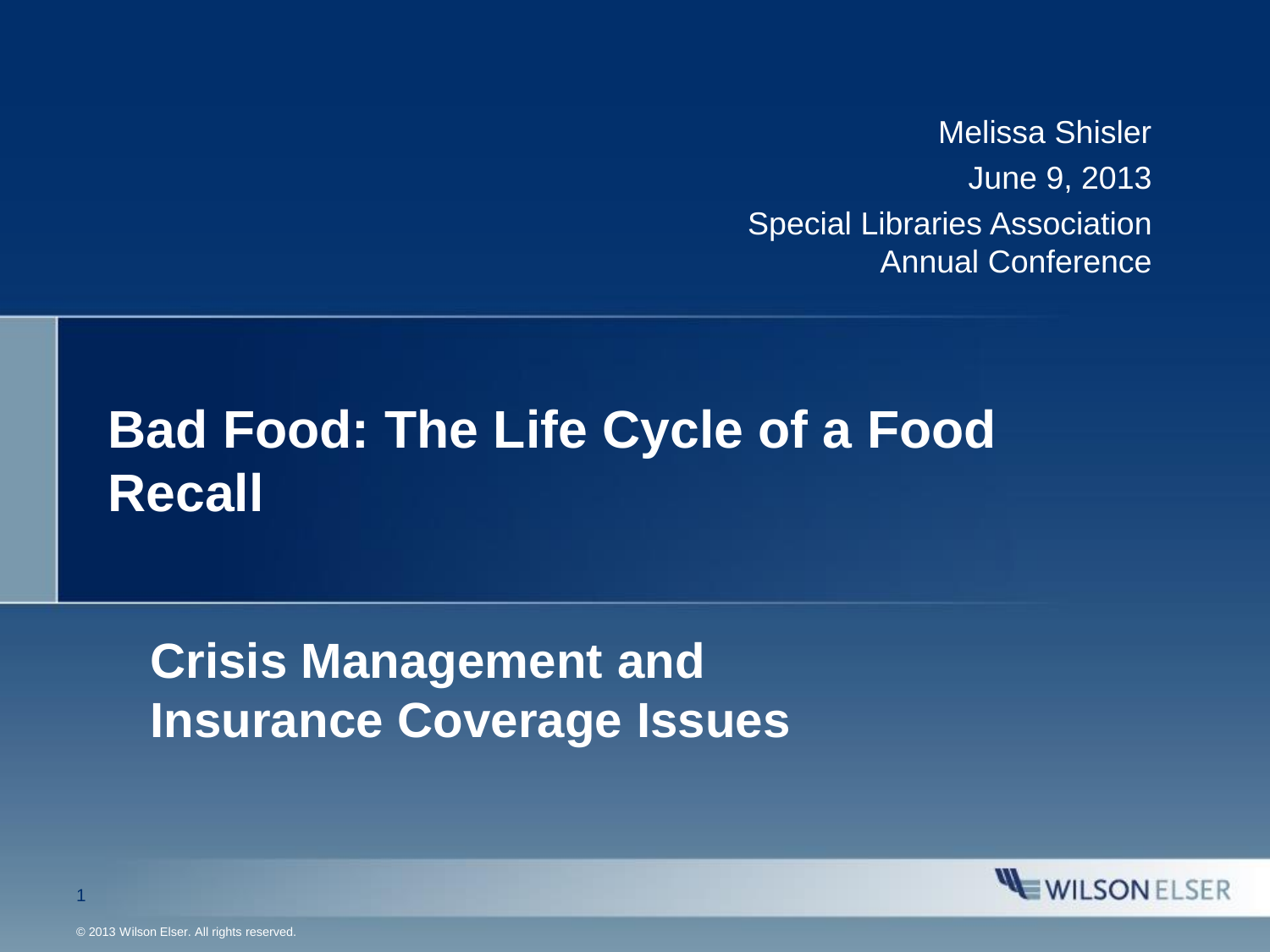#### **Hostile Recall Environment**

- Catastrophic Costs of Product Recalls
- 24/7 News-Internet-Social Media
- Globalization Extended Supply Chains
- Increase In Multi-State Outbreaks
- Supply Chain ("Strict") Liability
- Consumer ("No-Injury") Class Actions
- Pathogen Resistance
- Food Supply Vulnerable to Climate Change
- Increased Government Regulation

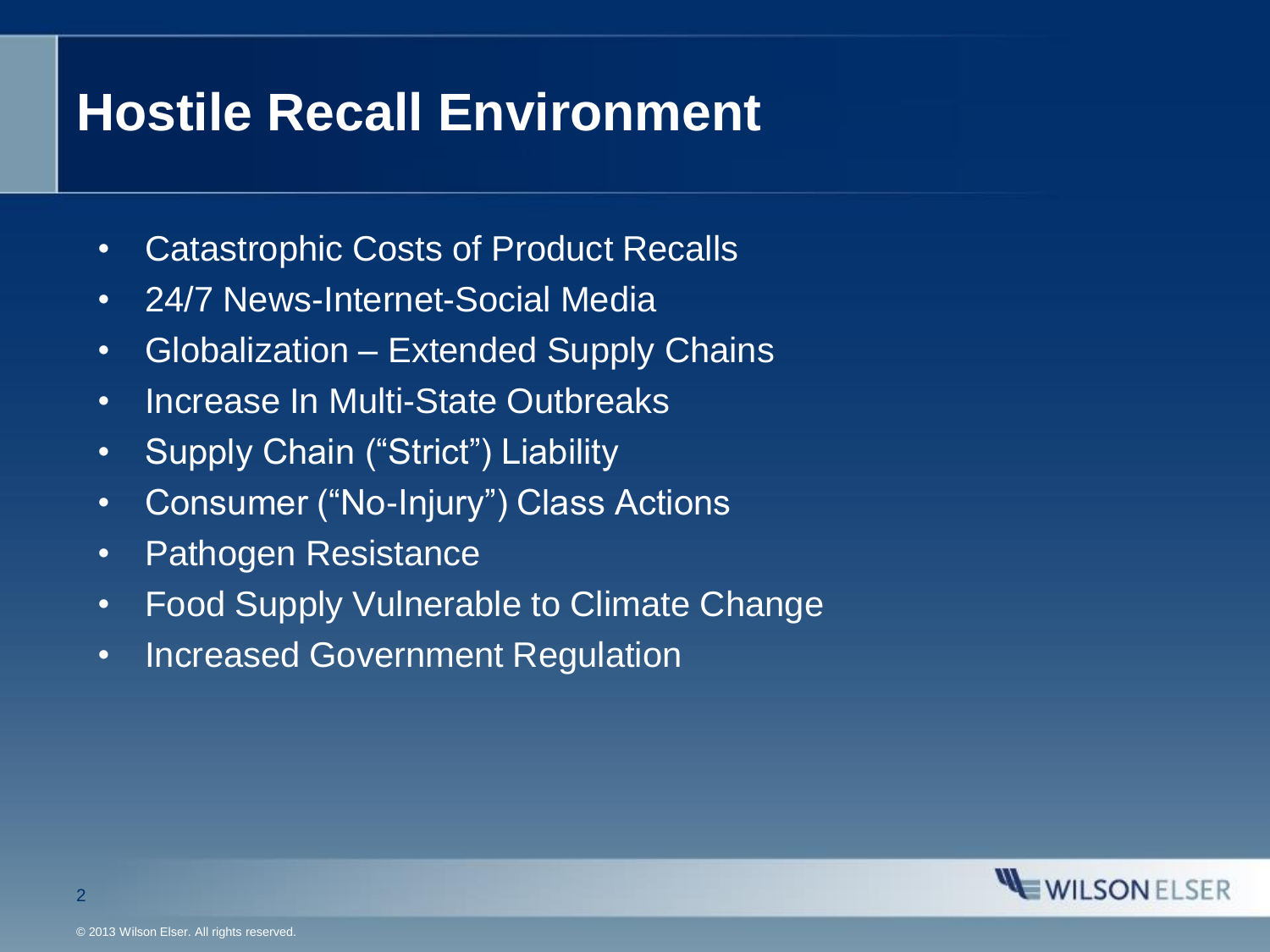#### **Catastrophic Costs Of Product Recalls**

- Foodborne illnesses cost the United States \$152 billion in annual health-related expenses.
- Foodborne diseases cause approximately 48 million illnesses (1 in 6 Americans), 128,000 hospitalizations, and 3,000 deaths in the United States each year.
- In 2012, the FDA handled nearly one Class I recall every day.

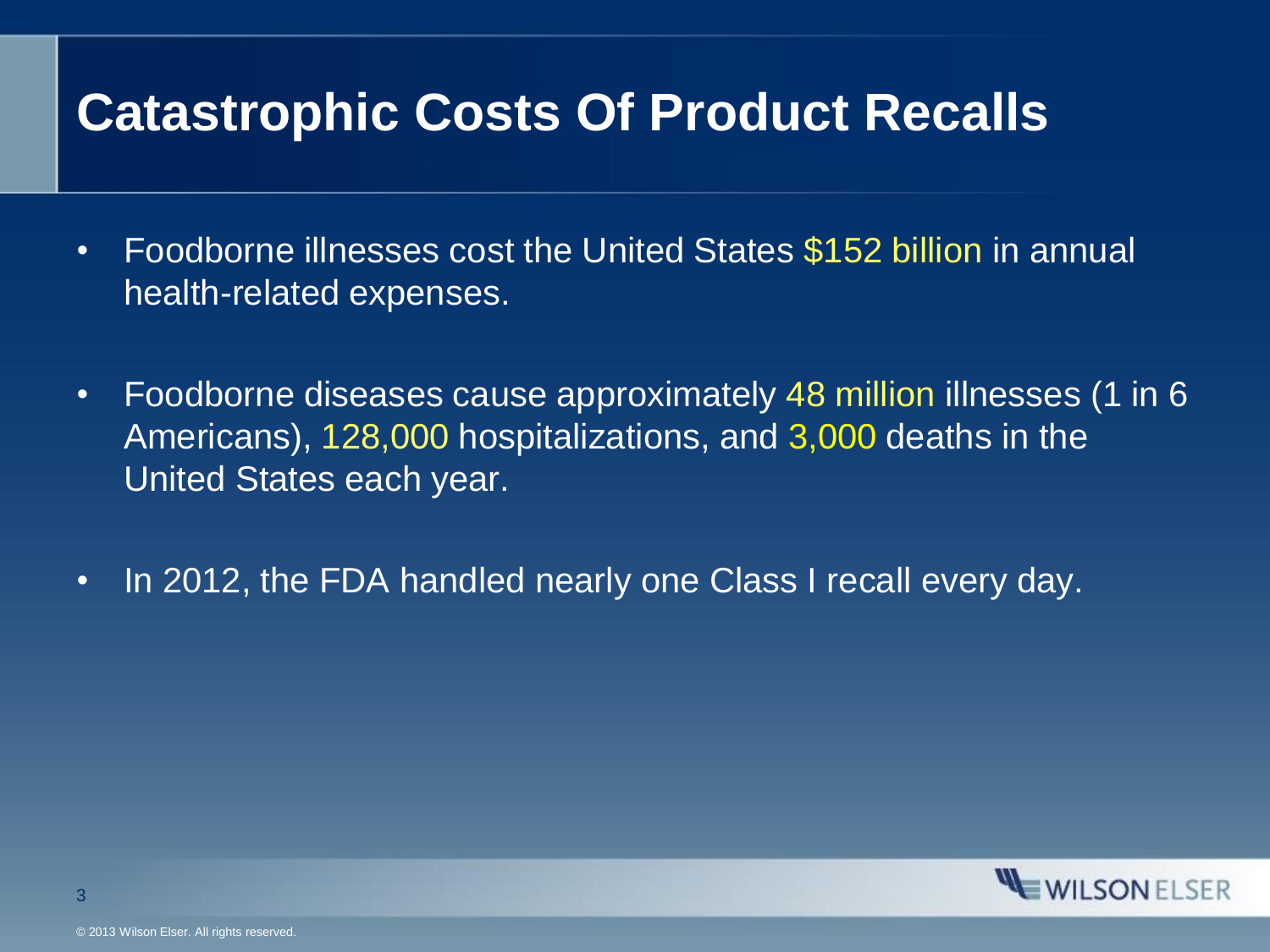#### **24/7 News-Internet-Social Media**



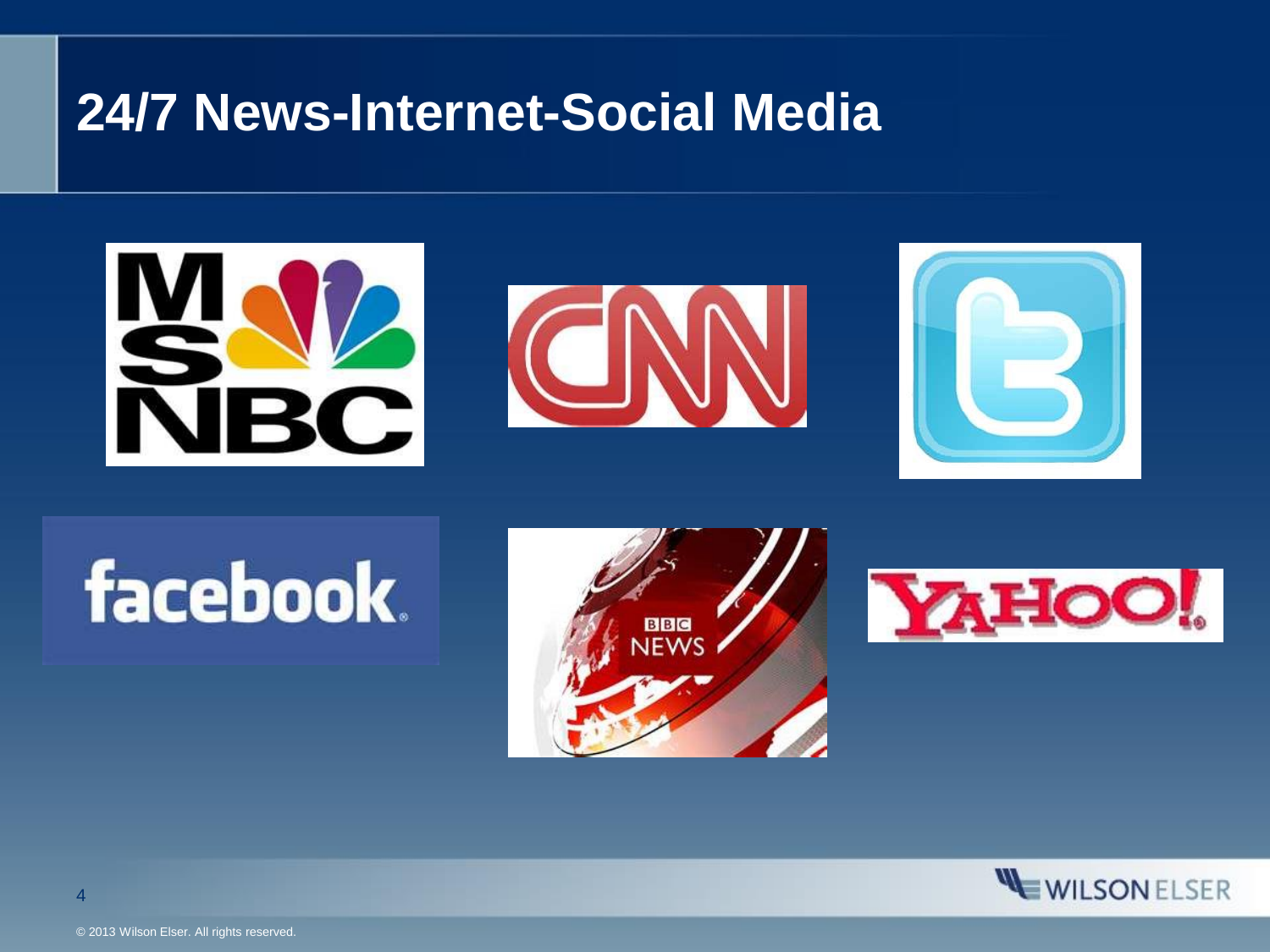#### **Globalization – Extended Supply Chains**

"Global Business Explosion Sparks Insurance Needs"

"As companies become increasingly global and venture into emerging markets, they are likely to encounter new risks such as economic or political instability and gaps in insurance coverage. Demand for insurance products designed to address those issues is growing…as more small and midsize businesses begin expanding globally and demanding global insurance products..."

*Law 360 07/30/09*

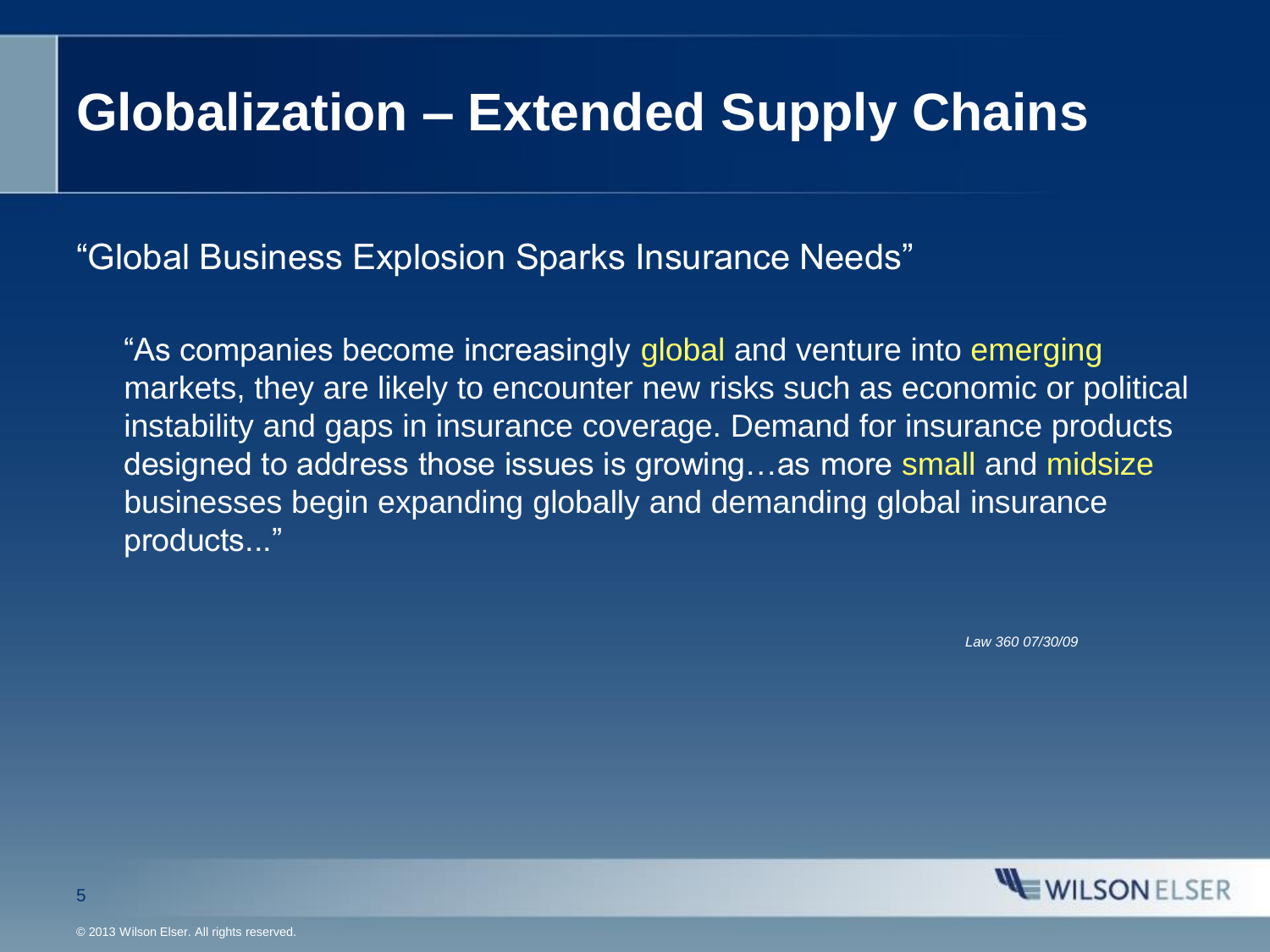#### **Increase In Multi-State Outbreaks**



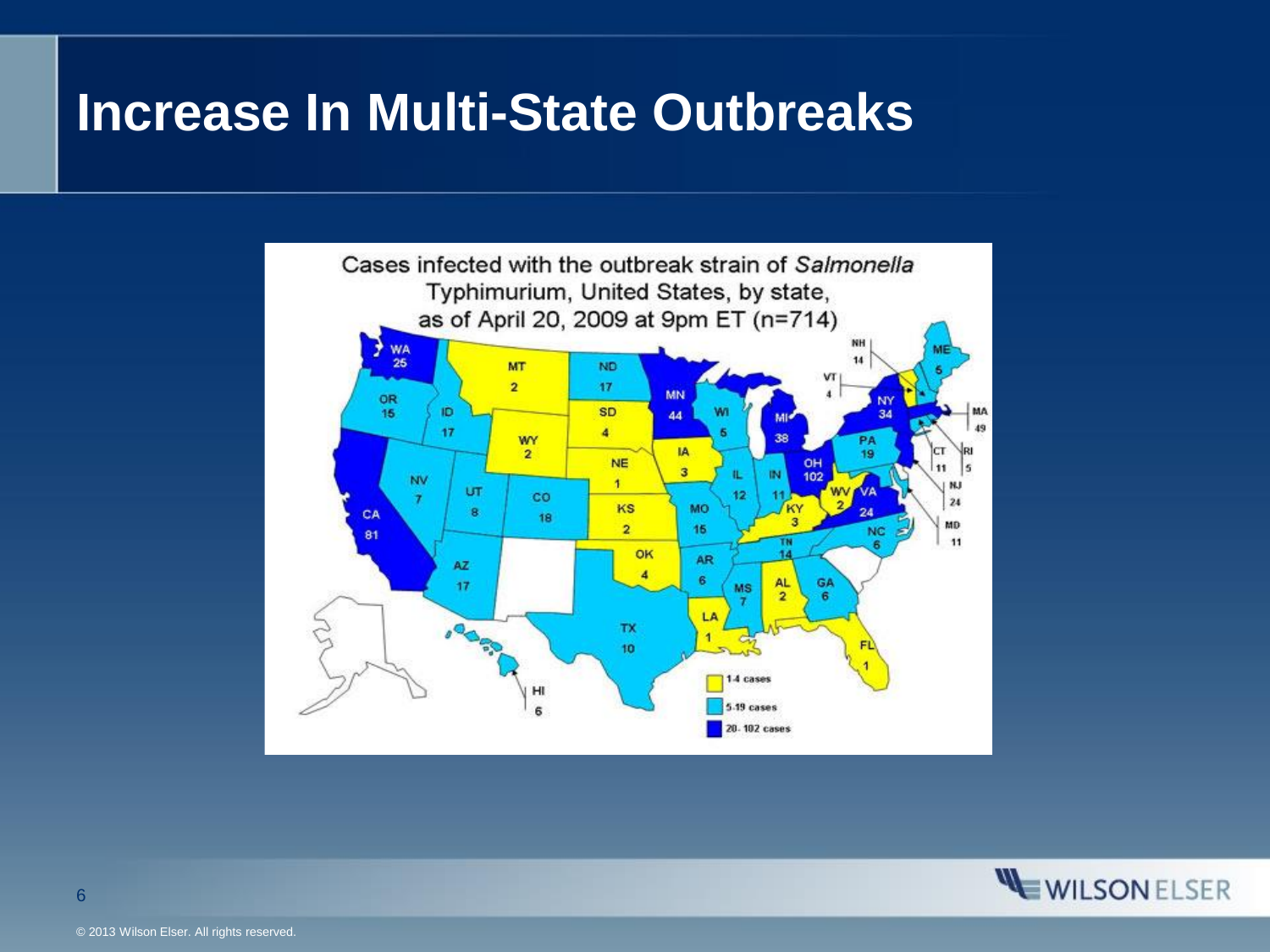## **Supply Chain ("Strict") Liability**





7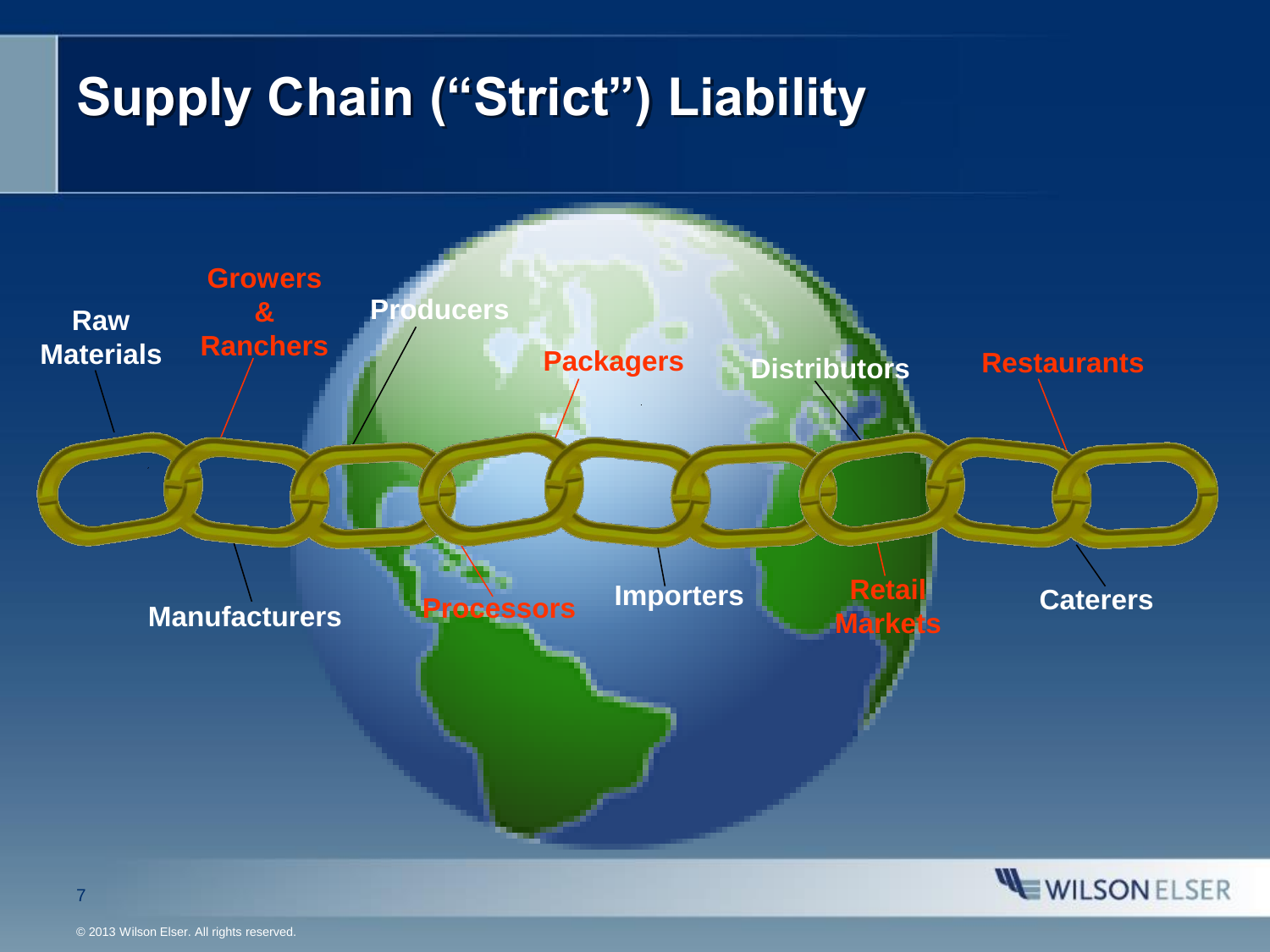#### **Consumer ("No-Injury") Class Actions**

• An alternative to the traditional personal injury or property damage suit, the consumer (" no-injury") class action provides plaintiffs' attorneys with a number of advantages.

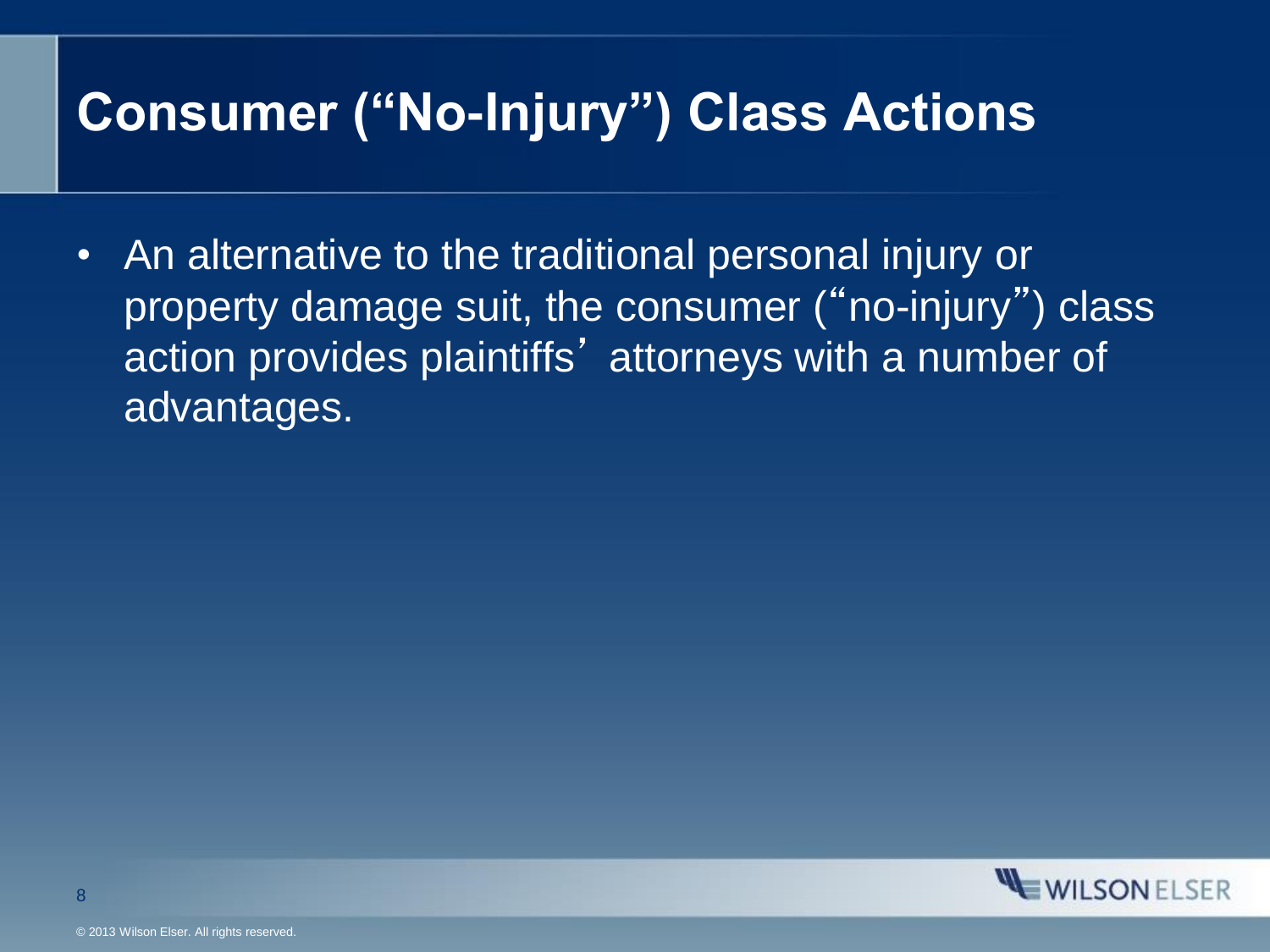#### **Pathogen Resistance**

- Multidrug-resistant Superbugs contaminate nearly half of the supply of retail meat and poultry products.
- E. coli's deadly strain, O157:H7, was isolated in 1982, and tracked by the CDC only as far back as 1976. USDA testing for O157:H7 did not begin until 1994.
- Salmonella Typhimurium and Salmonella Newport have evolved to resist most antibiotics that doctors feel comfortable giving to children.

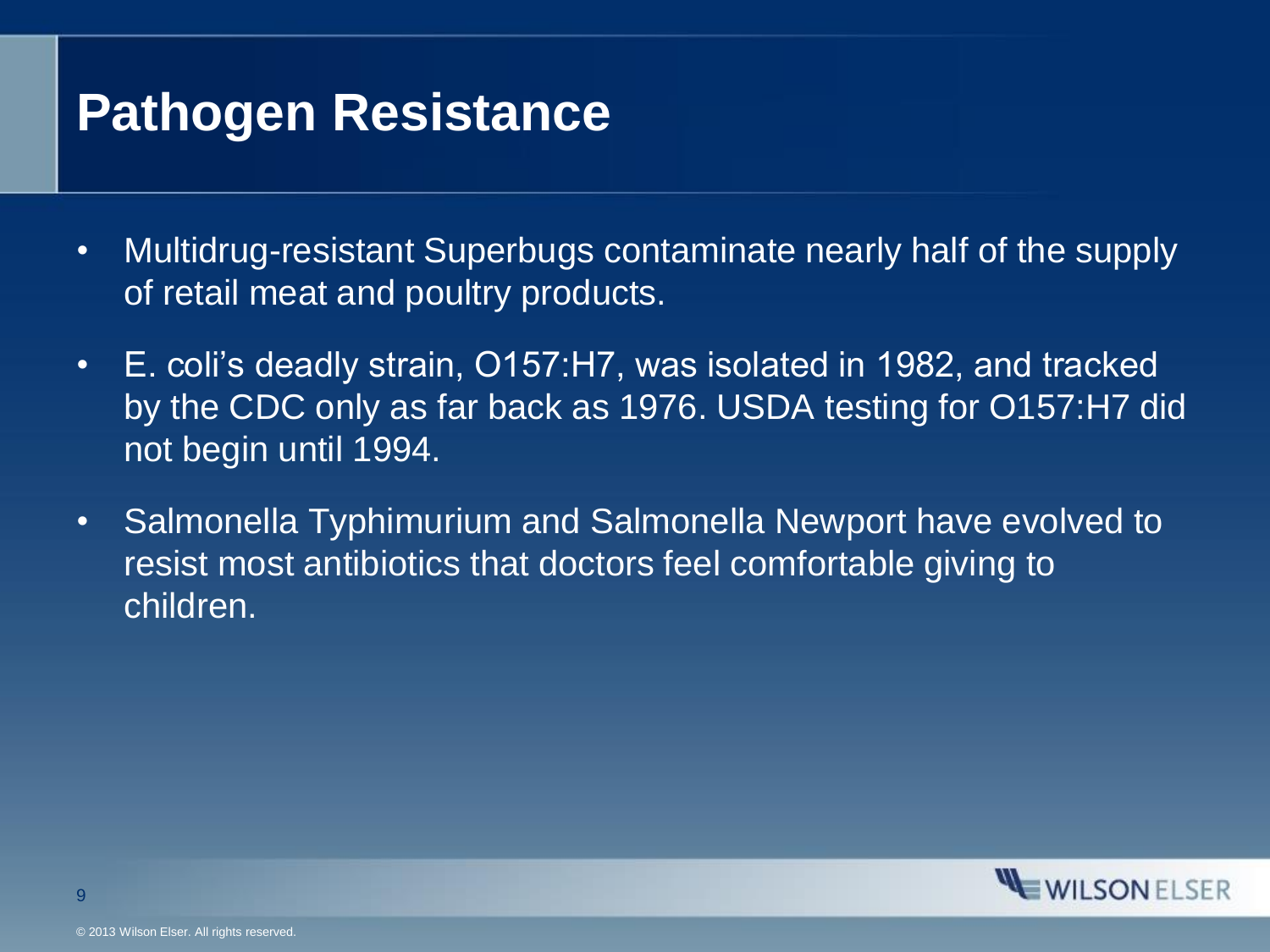#### **Pathogen Resistance**

- E. Coli outbreak O121 Multistate Outbreak
	- 35 ill in 19 states, 852 with complications
	- First Outbreak to involve non-O157 strain
	- Involves frozen food snack products

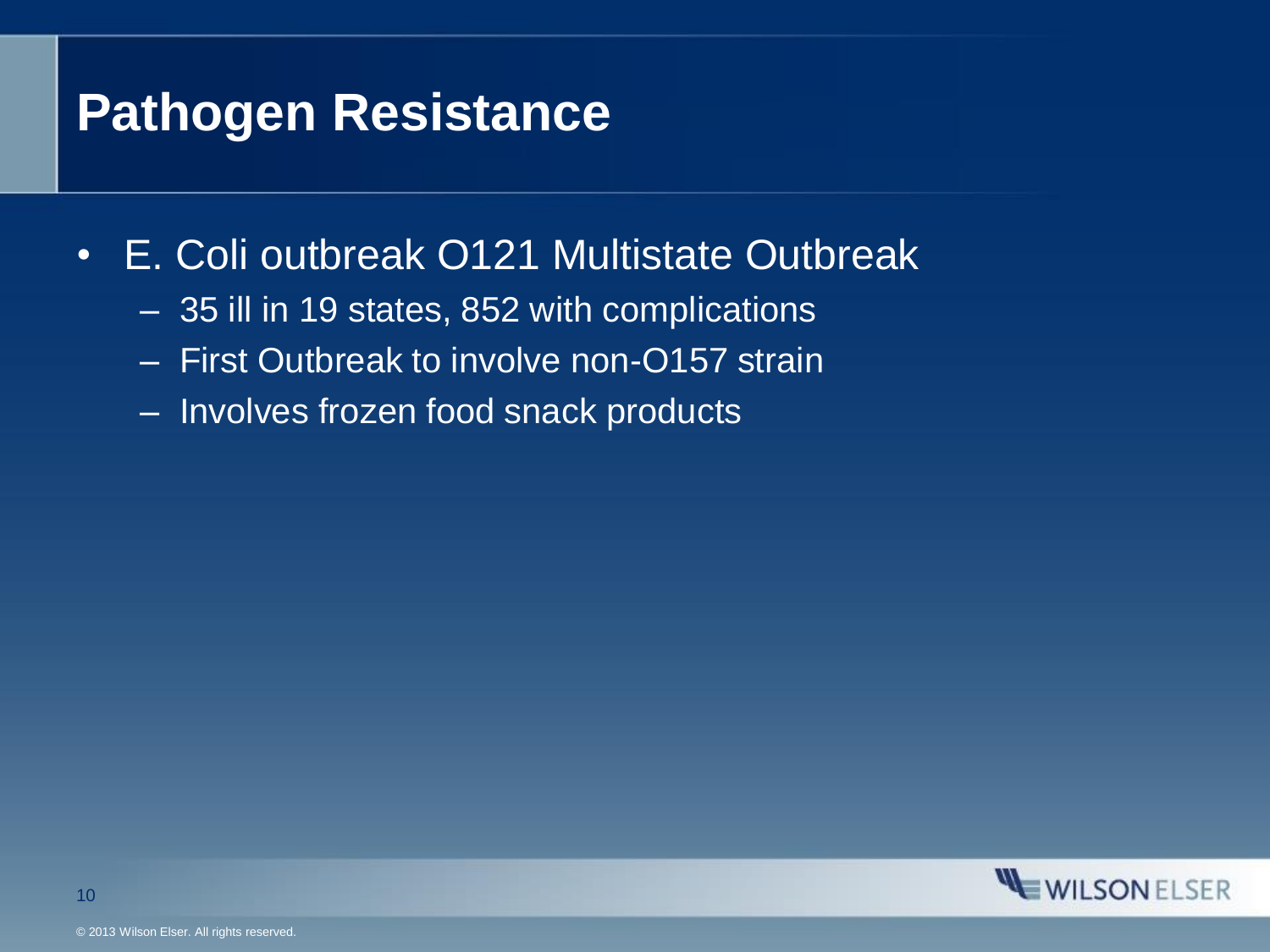#### **Pathogen Resistance**

#### CDC 2013 survey finds food poisoning on the rise

- Salmonella, the most common cause of food poisoning has increased by 3%
- Campylobacter has increased by 14%
- Vibrio infections have increased by 43%

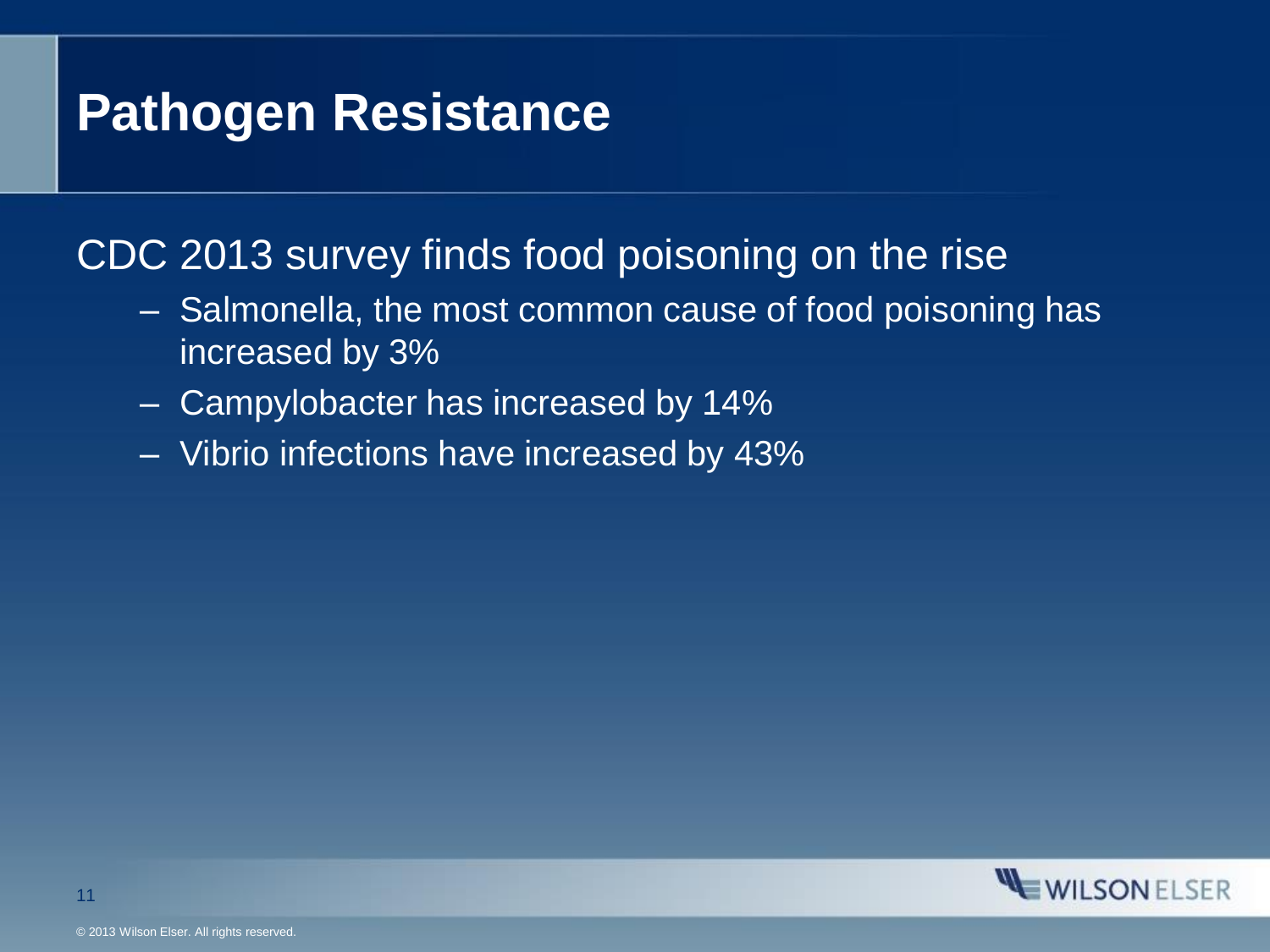#### **Food Supply is Vulerable to Climate Change**

- Salmon
- Wine
- Oranges
- Beef
- Maple Syrup
- Chocolate
- Corn
- Rice

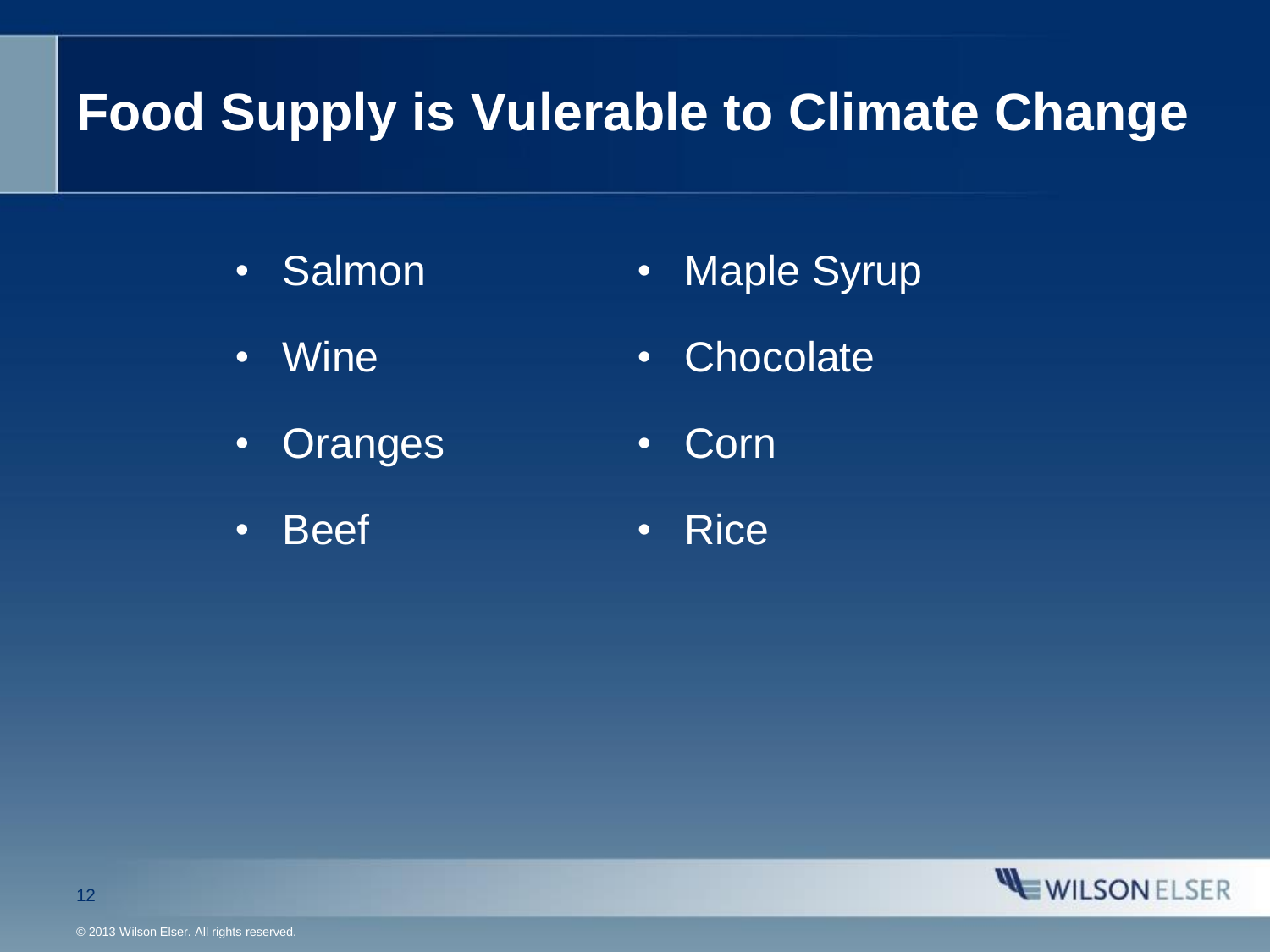## **FDA Food Safety Modernization Act ("FSMA")**

- General Considerations
	- The FSMA is hailed as a long over due overhaul of U.S. food safety regulation.
	- The aim is to fundamentally shift the manner in which the FDA regulates food from a reactive perspective to a proactive approach.
	- The focus is on detecting and halting the distribution of contaminated food from domestic and international sources.

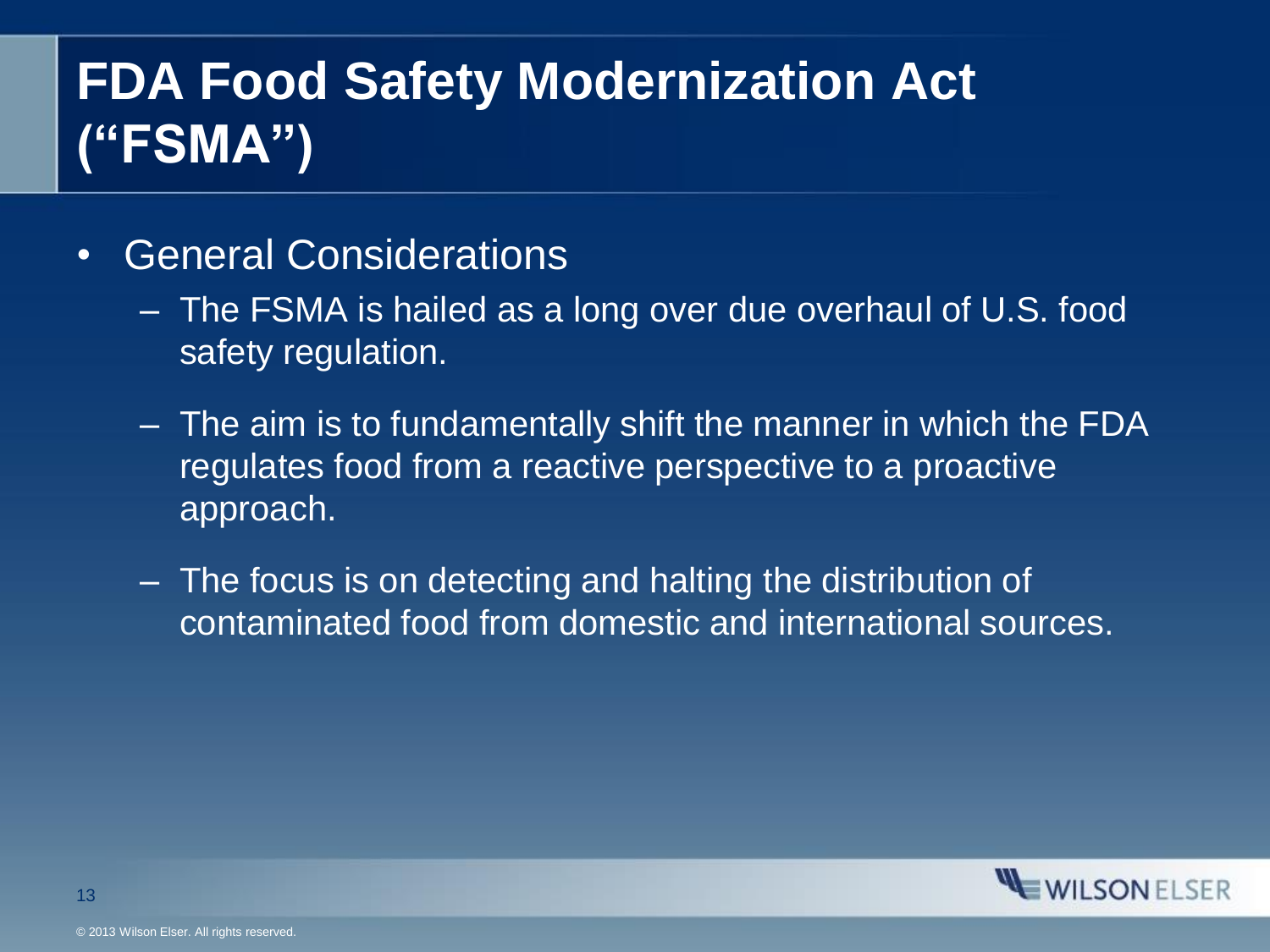## Title I

## Improving Capacity to Prevent Food Safety Problems

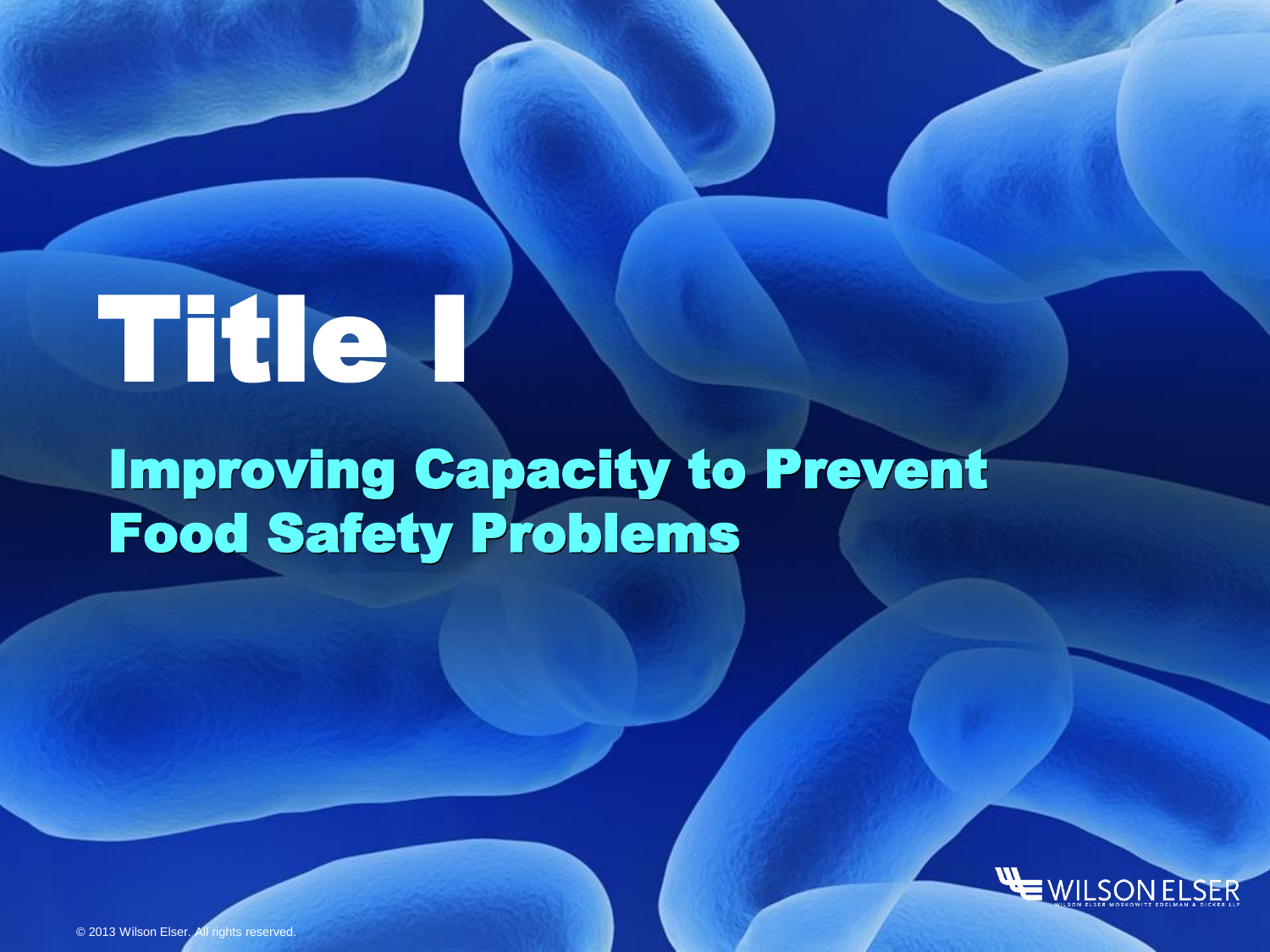#### **Section 101. Inspection of Records**

- Records Inspection: Adulterated Food
	- If the FDA believes that there is a **reasonable probability** that the use of or exposure to an article of food and, any other article of food that the FDA **reasonably believes** is affected in the same manner, **will cause serious adverse health consequences or death** to humans **or animals**.
	- Each person (excluding farms and restaurants) who **manufactures, processes, packs, distributes, receives, holds or imports** such food article shall, at the request of a FDA officer or employee and, upon receipt of written notice, must **provide access to and a copy of all records relating to such food article (s).**

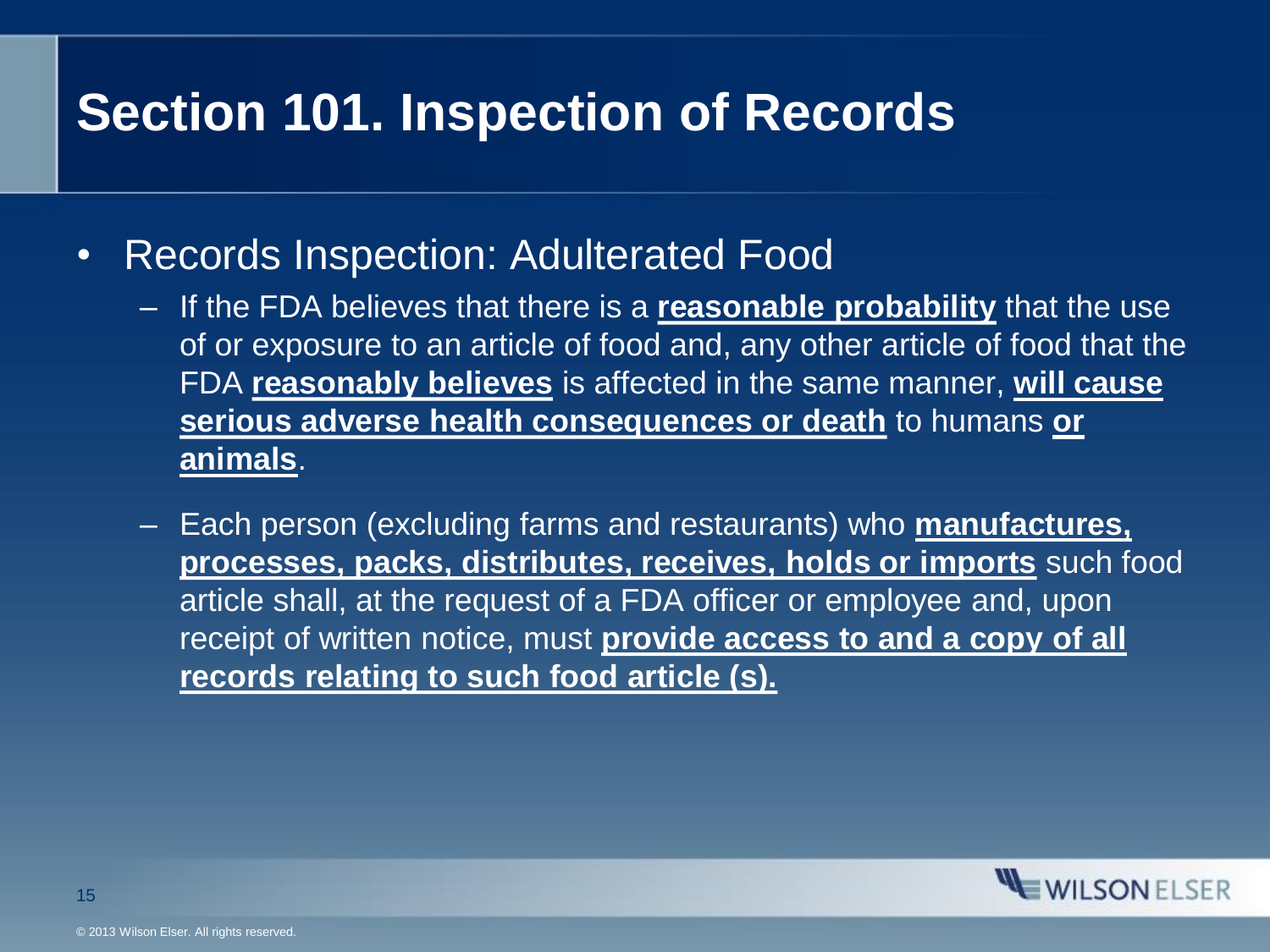#### **Section 102. Registration of Food Facilities**

#### Suspension of Registration:

- If the FDA determines that food manufactured, processed, packed, received or held by a facility registered under the Act has a reasonable probability of causing serious health consequences or death to humans or animals.
- The FDA may by order suspend the registration of a facility that created, caused or was otherwise responsible for such reasonable probability; or that knew of or had reason to know of such reasonable probability; and packed, received or held such food.

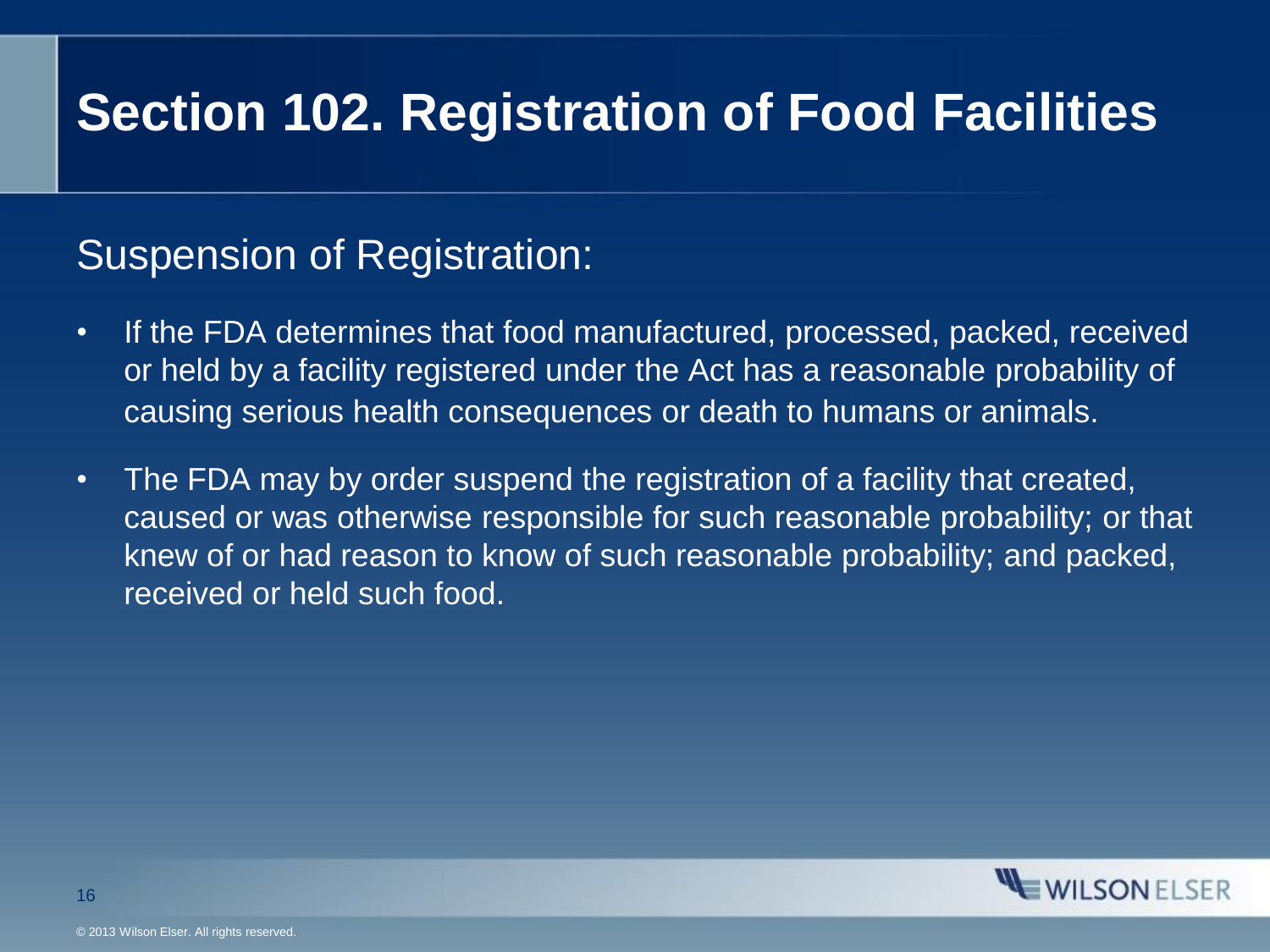#### **Suspension Order Impact:**

• The effect of a suspension order is that no person shall import, export or introduce food into U.S. interstate or intrastate commerce from such facility.

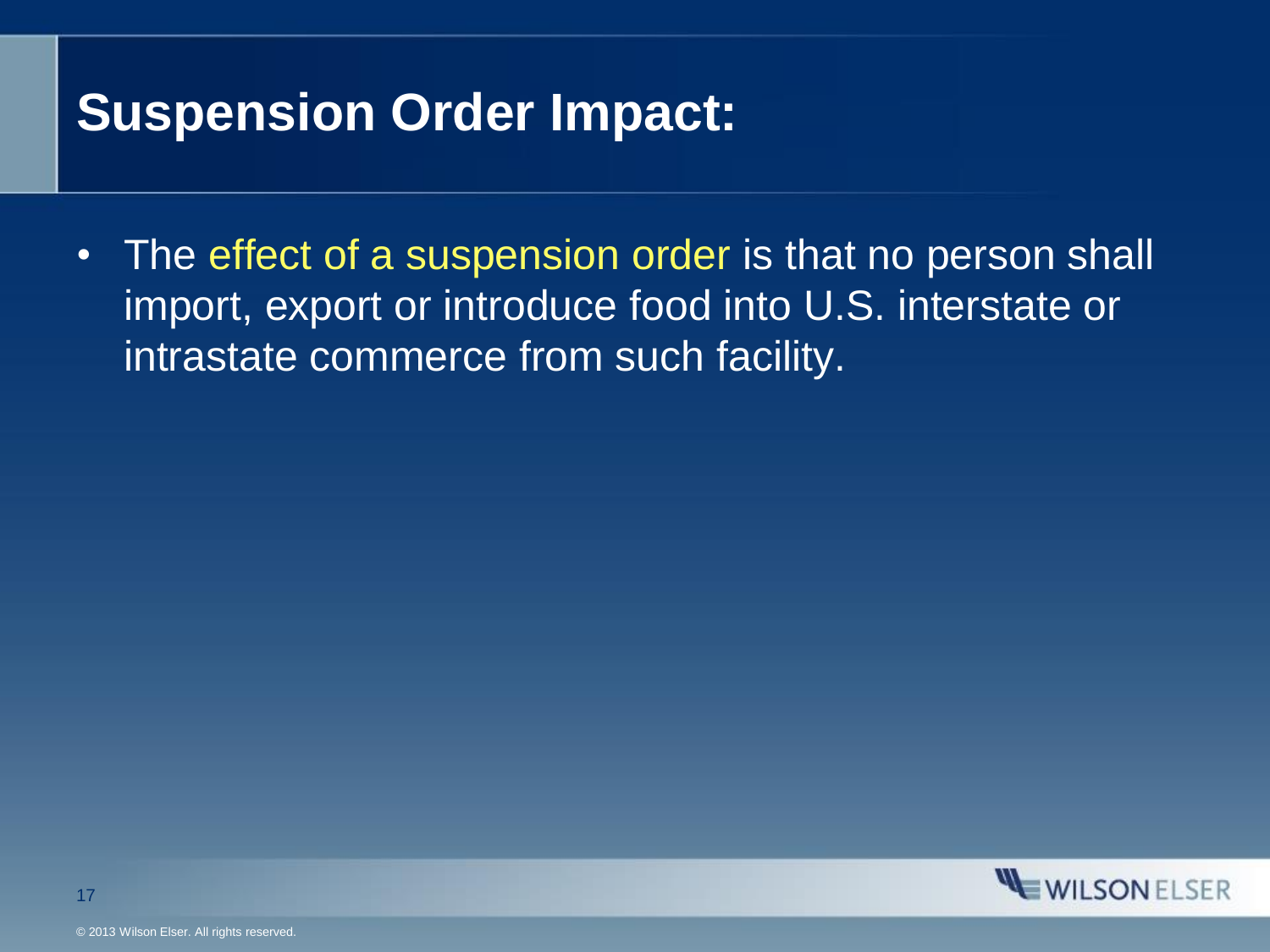#### **Hearing on Suspension**

- The FDA shall provide the registrant subject to an order with an opportunity for an informal hearing, to be held as soon as possible but not later than 2 business days after the issuance of the order on:
	- 1. the actions required for reinstatement of registration
	- 2. why registration should be reinstated

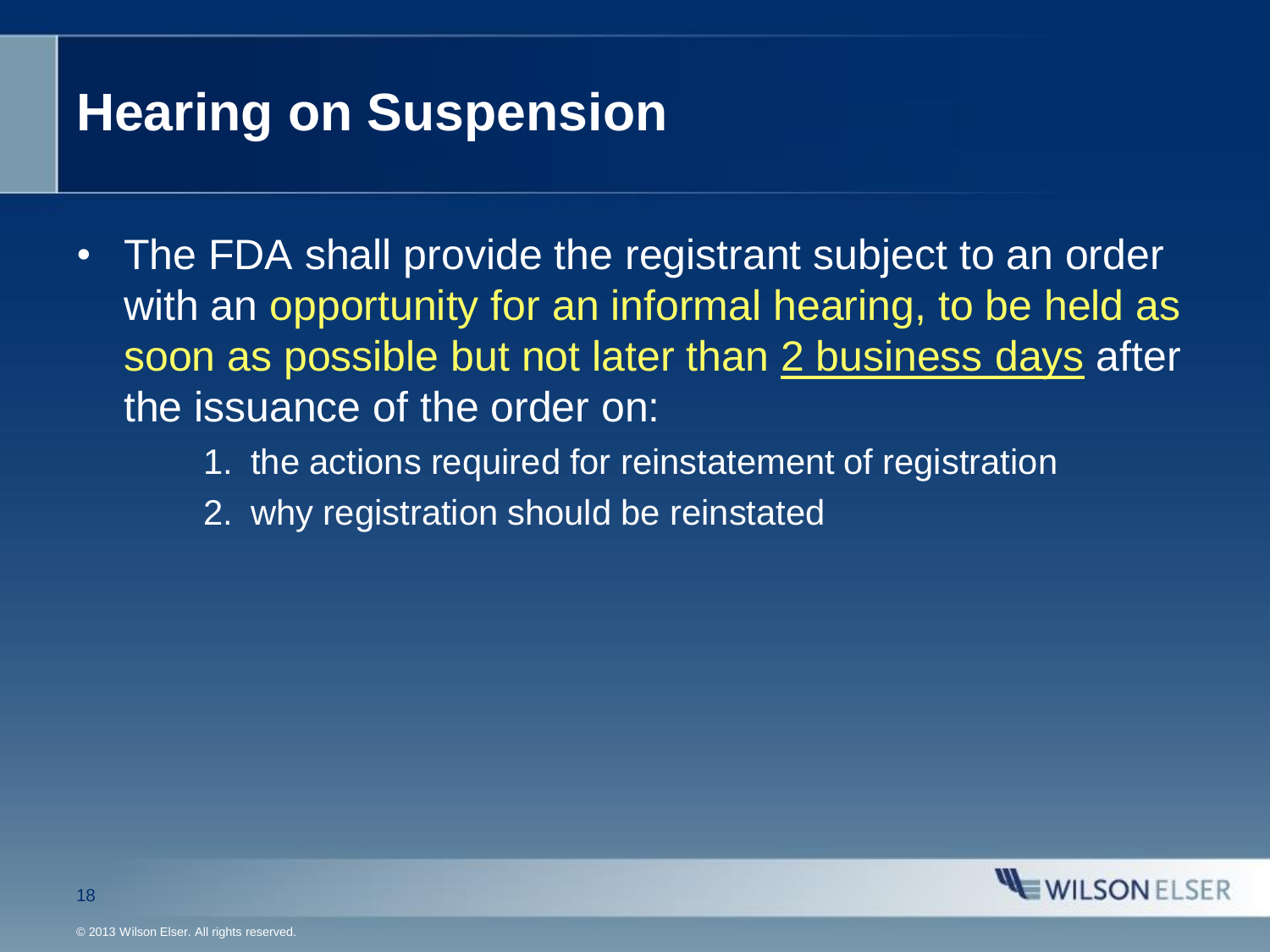#### **Corrective Action Plan**

• If the FDA determines that the suspension remains necessary, the registrant must submit a corrective action plan and the FDA shall review the plan not later than 14 days after submission or such other time period as determined by the FDA.

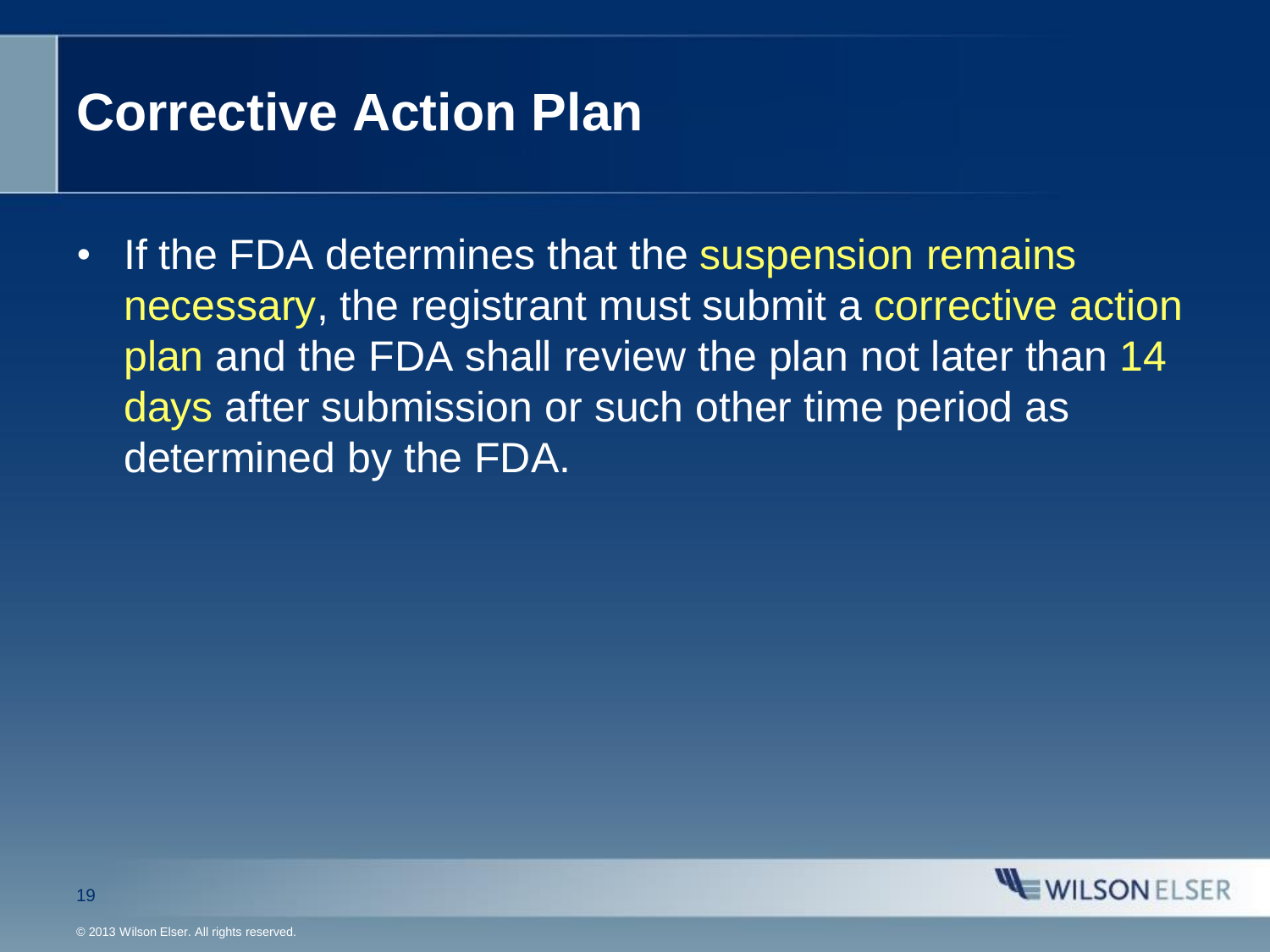#### **Section 103. Hazard Analysis and Risk-Based Preventive Controls**

• Generally, companies must evaluate hazards that could affect food manufactured, processed, packed or held by such facility and identify and implement preventive controls to significantly minimize or prevent the occurrence of such hazards.

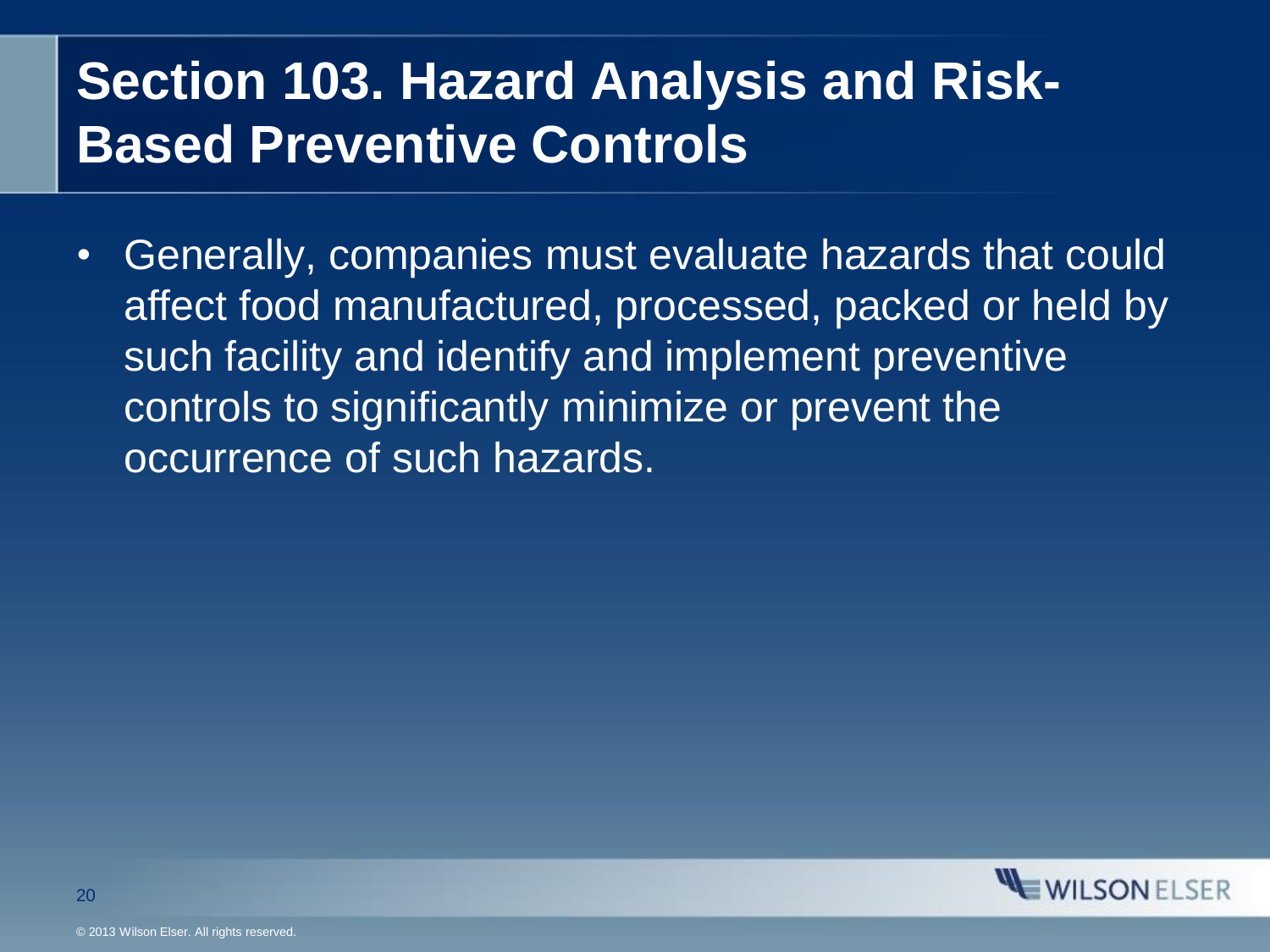# Title II

## Improving Capacity to Detect and Respond to Food Safety Problems

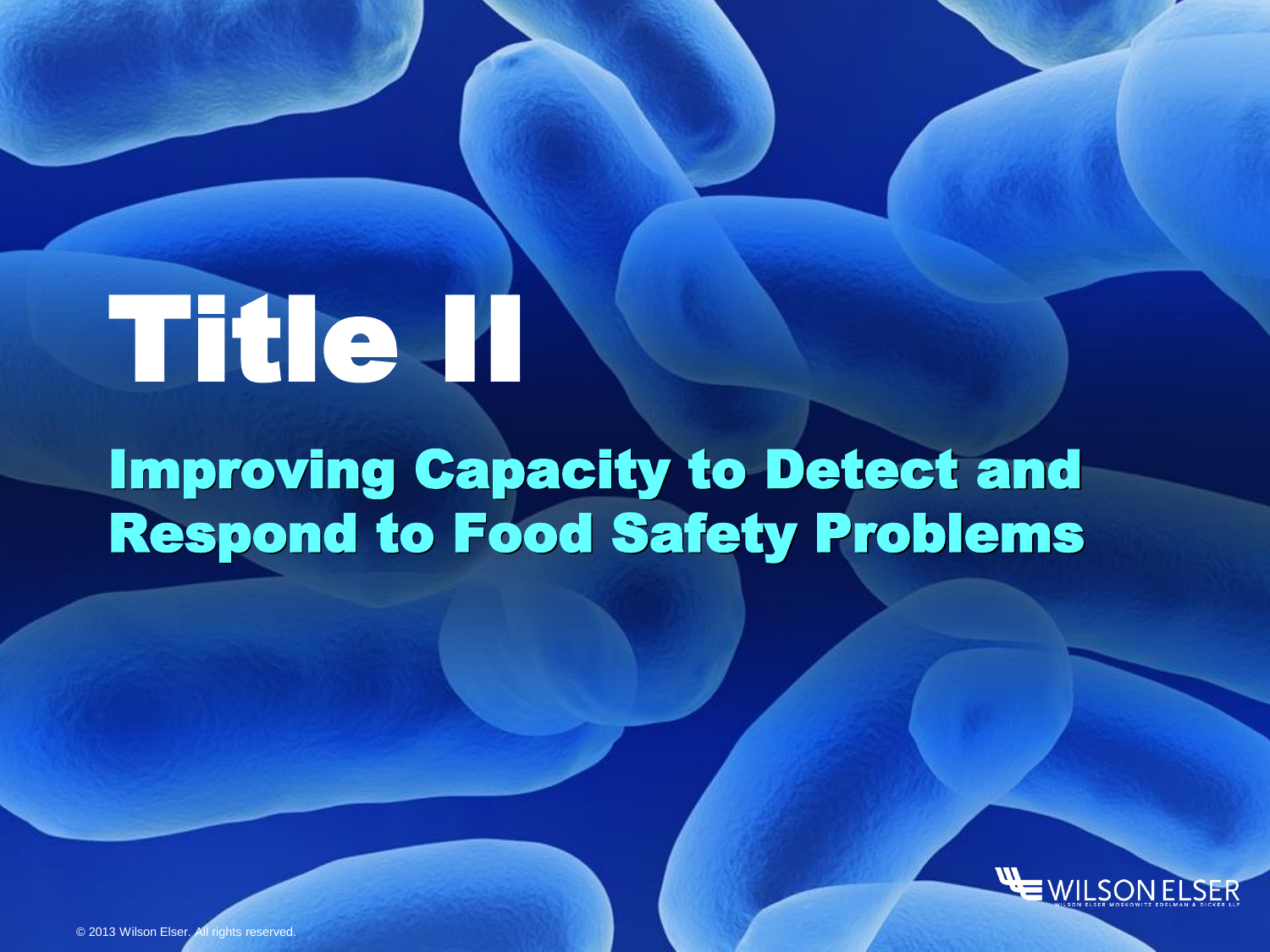#### **Section 201. Targeting of Inspection Resources for Domestic Facilities, Foreign Facilities, and Ports of Entry; Annual Report**

#### **Identification**

- FDA shall identify high-risk facilities based on following factors
	- A. Known safety risks of the food;
	- B. Compliance history of a facility
	- C. Rigor and effectiveness of the facility's hazard analysis and risk-based preventive controls
	- D. Whether food meets criteria for priority
	- E. Whether the food or facility has received a certification
	- F. Any other necessary and appropriate criteria.

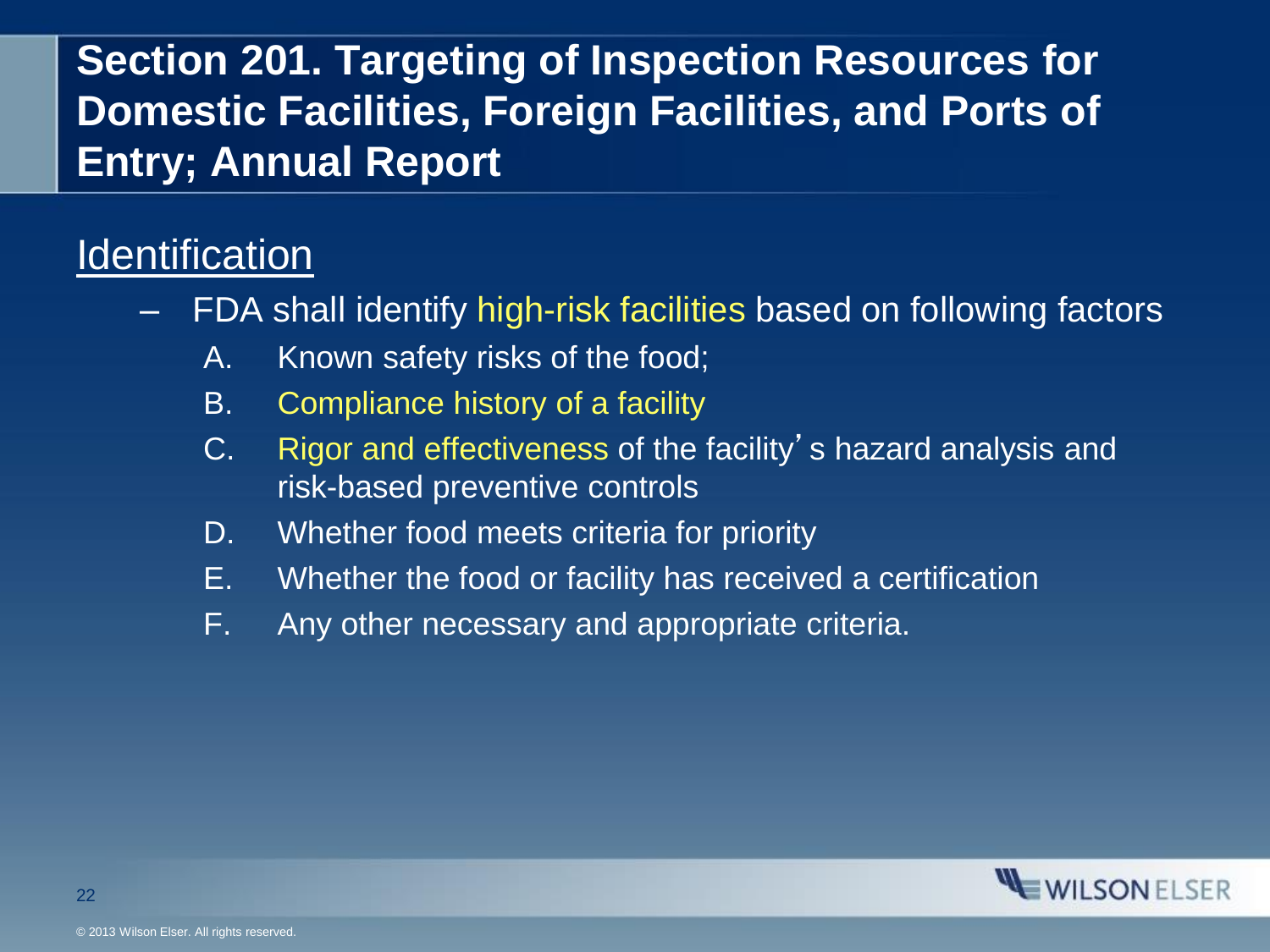#### **Inspections**

- A. Domestic High-Risk: within 5 years of Act's enactment and every 3 years thereafter
- B. Domestic Non High-Risk: within 7 years of Act's enactment and every 5 years thereafter
- C. Foreign Facilities: 600 facilities inspected within first year of Act's enactment. In each year for the next 5 years, FDA shall inspect not fewer than twice the number of foreign facilities inspected the previous year

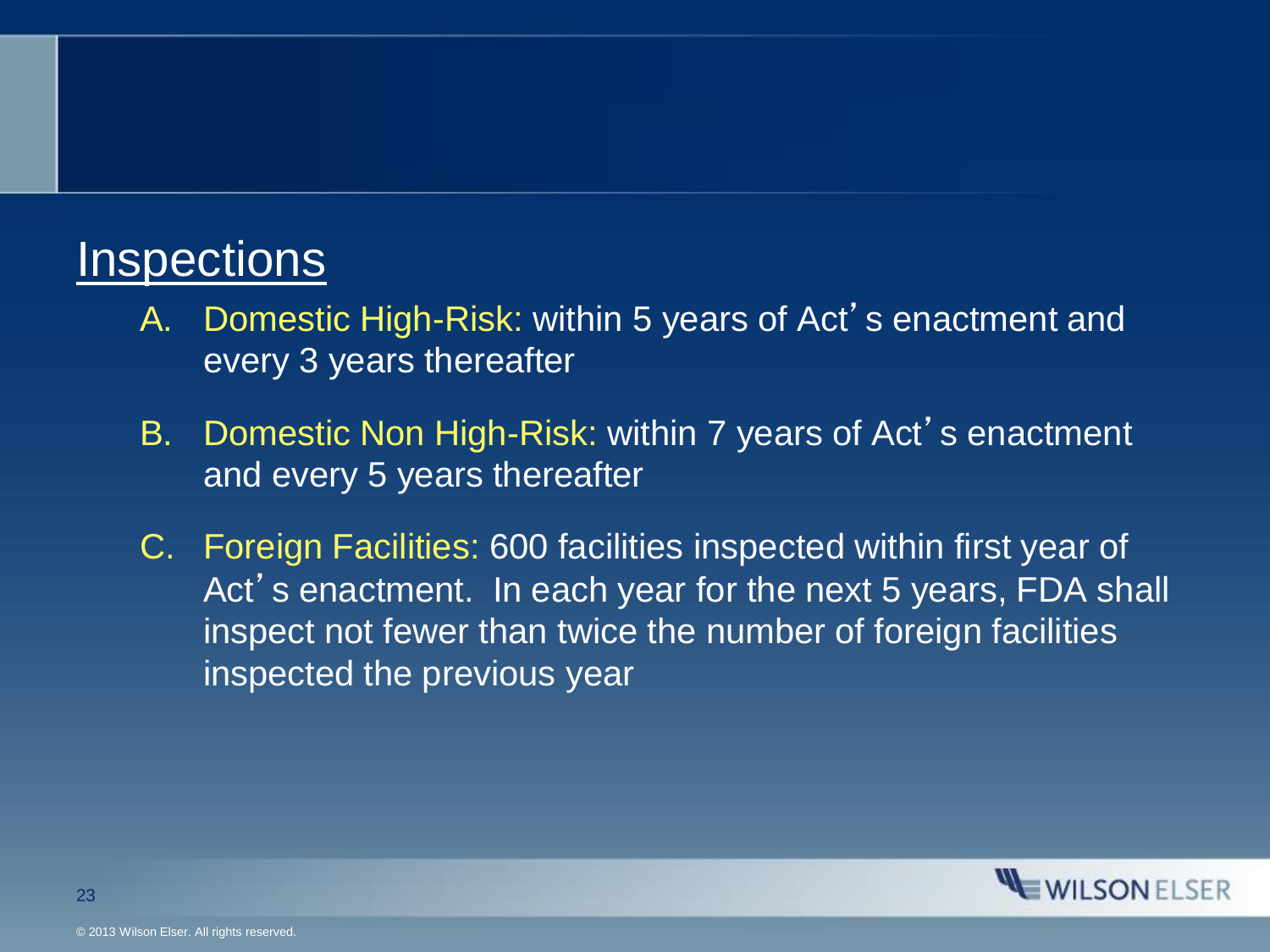### **Additional Recordkeeping Requirements for High-Risk Foods**

- In order to rapidly and effectively identify recipients of a food to prevent or mitigate a foodborne illness outbreak and within 2 years of Act's enactment, the FDA will propose regulations to establish recordkeeping requirements. The requirements will include making records available to the FDA within 24 hours of a request.
- The FDA may require a facility to retain records for up to 2 years, taking into consideration the risk of spoilage, loss of value or loss of palatability of applicable food.

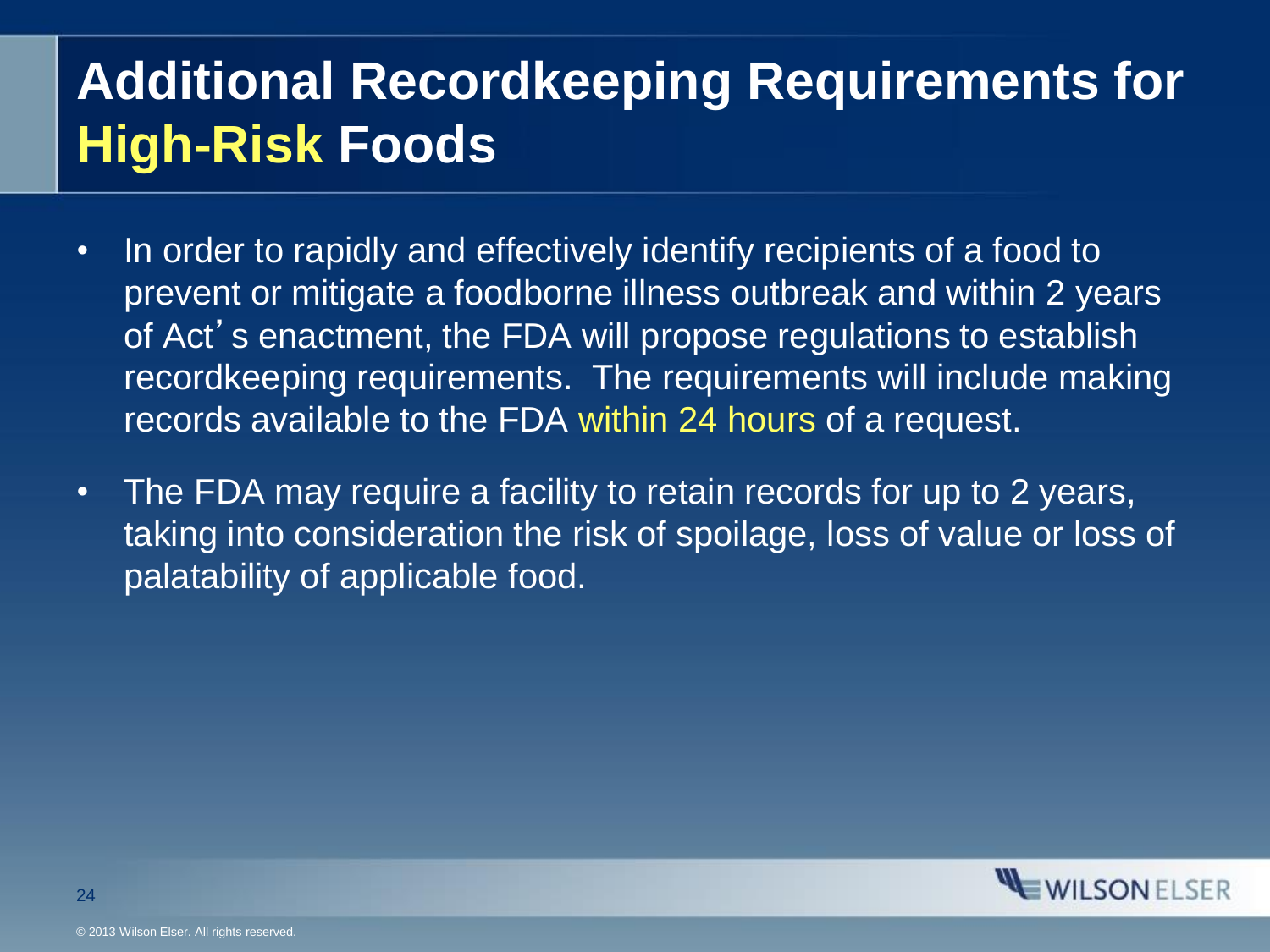#### **Section 205. Surveillance**

#### Definition of Foodborne Illness Outbreak:

 "Foodborne illness outbreak" means the occurrence of 2 or more cases of a similar illness resulting from the ingestion of a certain food.

Foodborne Illness Surveillance Systems:

 Acting through the CDC, the FDA shall enhance foodborne illness surveillance systems to improve the collection, analysis, reporting and usefulness of data on foodborne illness.

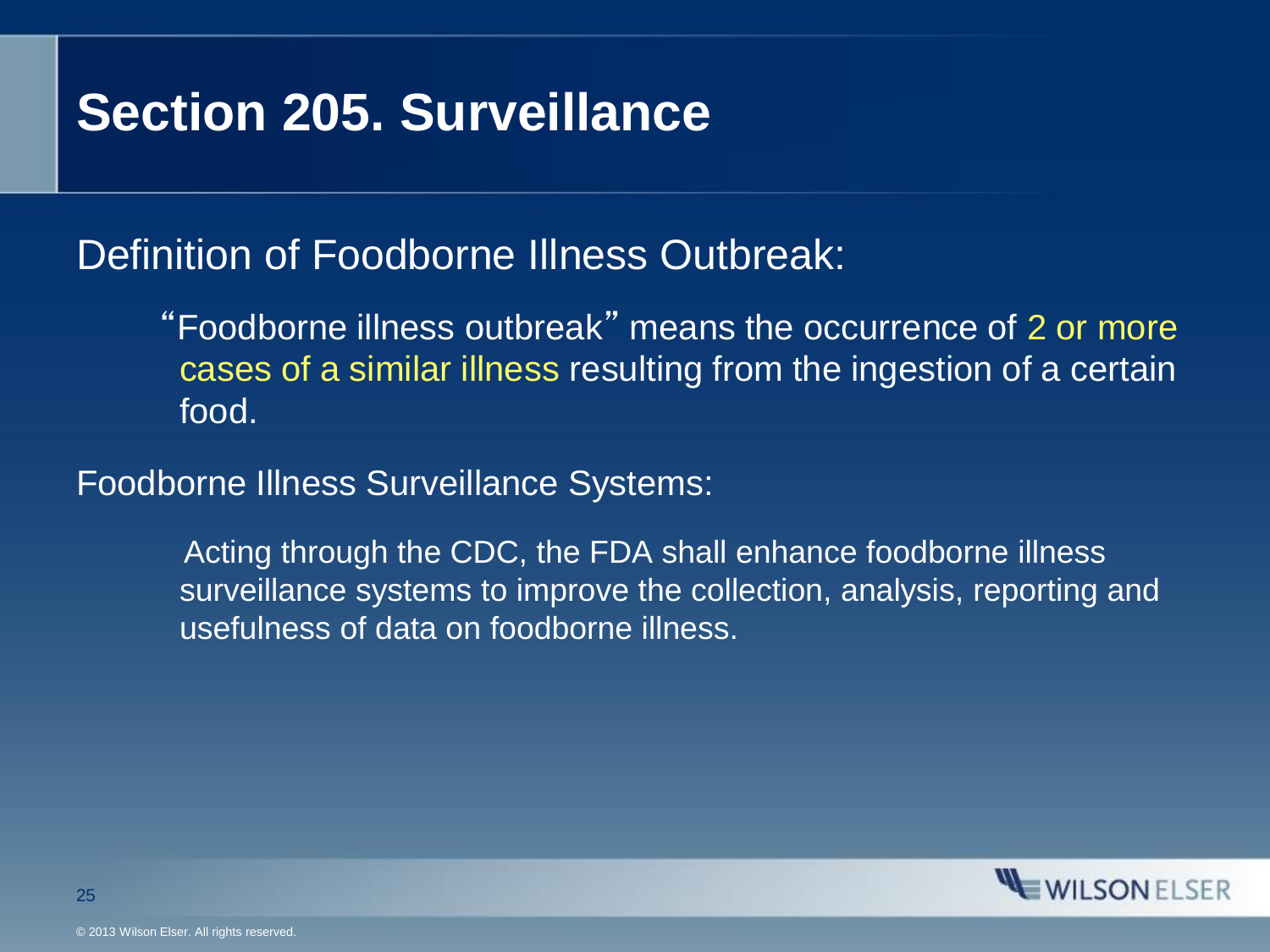#### **Section 206. Mandatory Recall Authority**

#### A. Voluntary Procedures:

- 1. If the FDA determines through use of the reportable food registry ("RFR") or other means that there is a reasonable probability that an article of food (other than infant formula) is adulterated or misbranded; and
- 2. The use of or exposure to such article will result in serious adverse health consequences or death to humans or animals.
- 3. The FDA will provide the responsible party with an opportunity to cease distribution and recall such article.

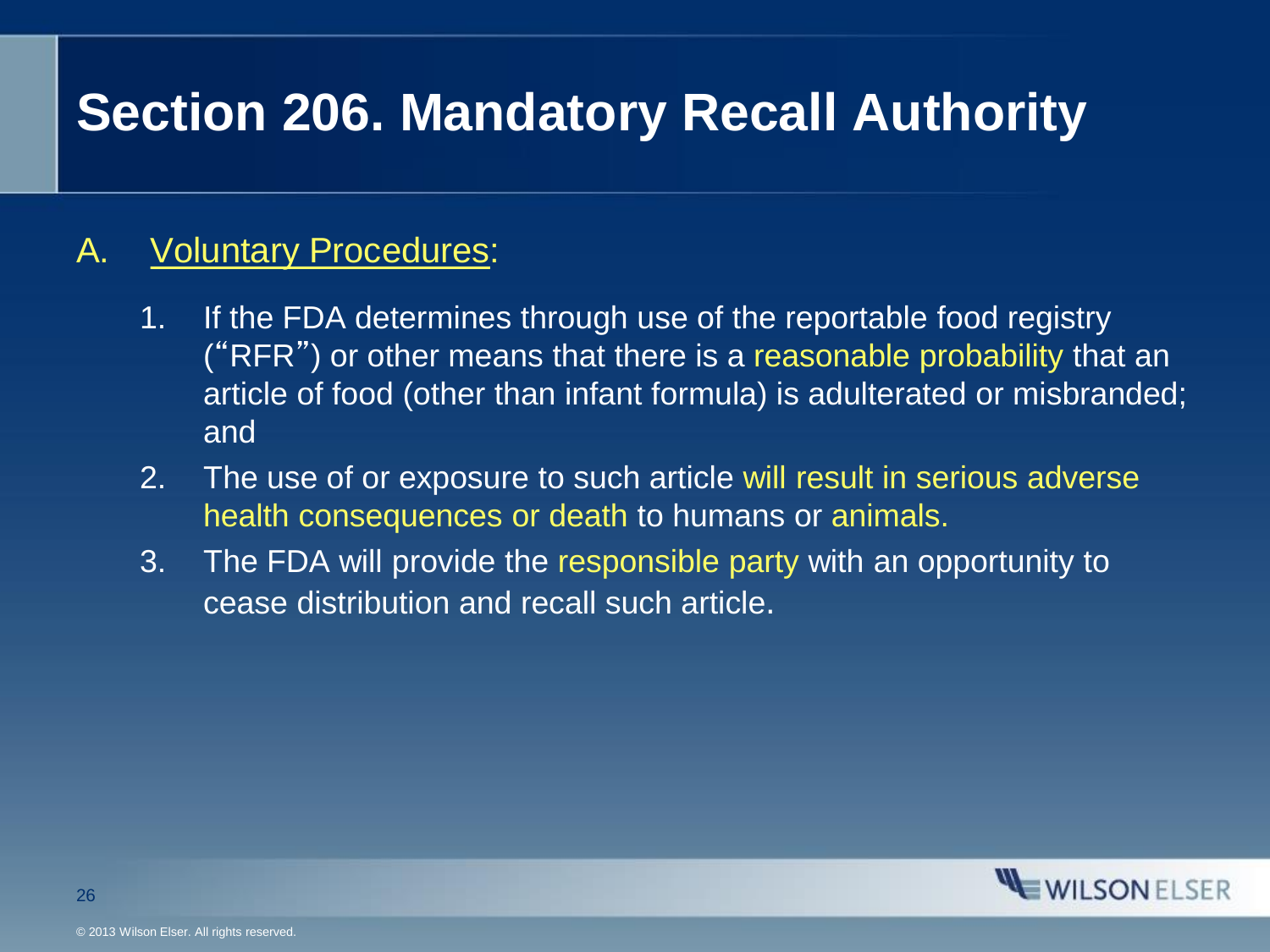## **Section 207. Administrative Detention Authority**

- The "FDA can order administrative detention if there is a reason to believe that an article of food is adulterated or misbranded."
- FDA can detain a food article for up to 30 (calendar) days.
- Detention decisions are to be "made on a case by case basis." No consistent standard.
- FDA expects to use the detention authority in Class I and Class II situations.
- Since Authority went into effect, the FDA has enforced it multiple times.

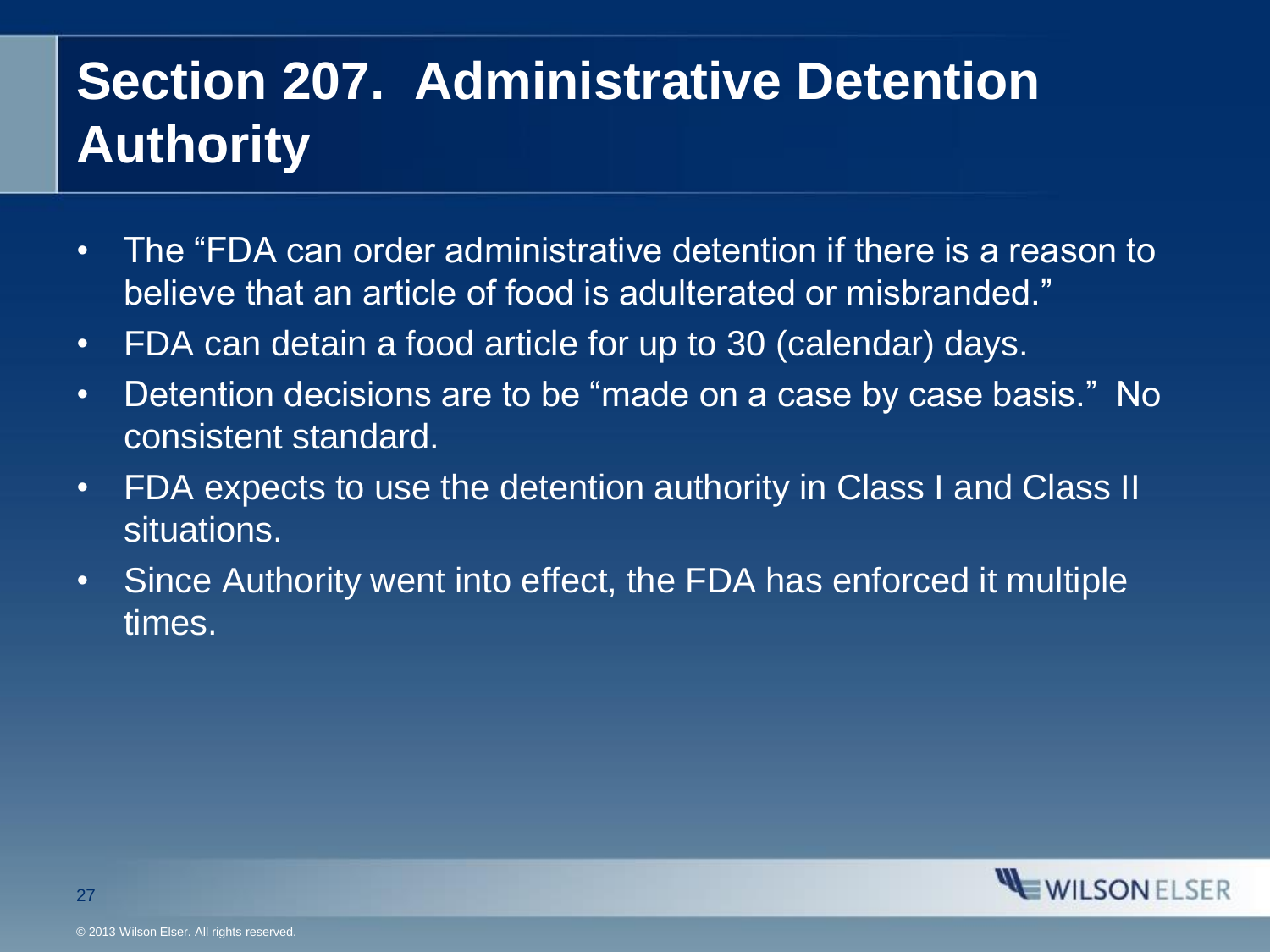## Title III Improving the Safety of Imported Food

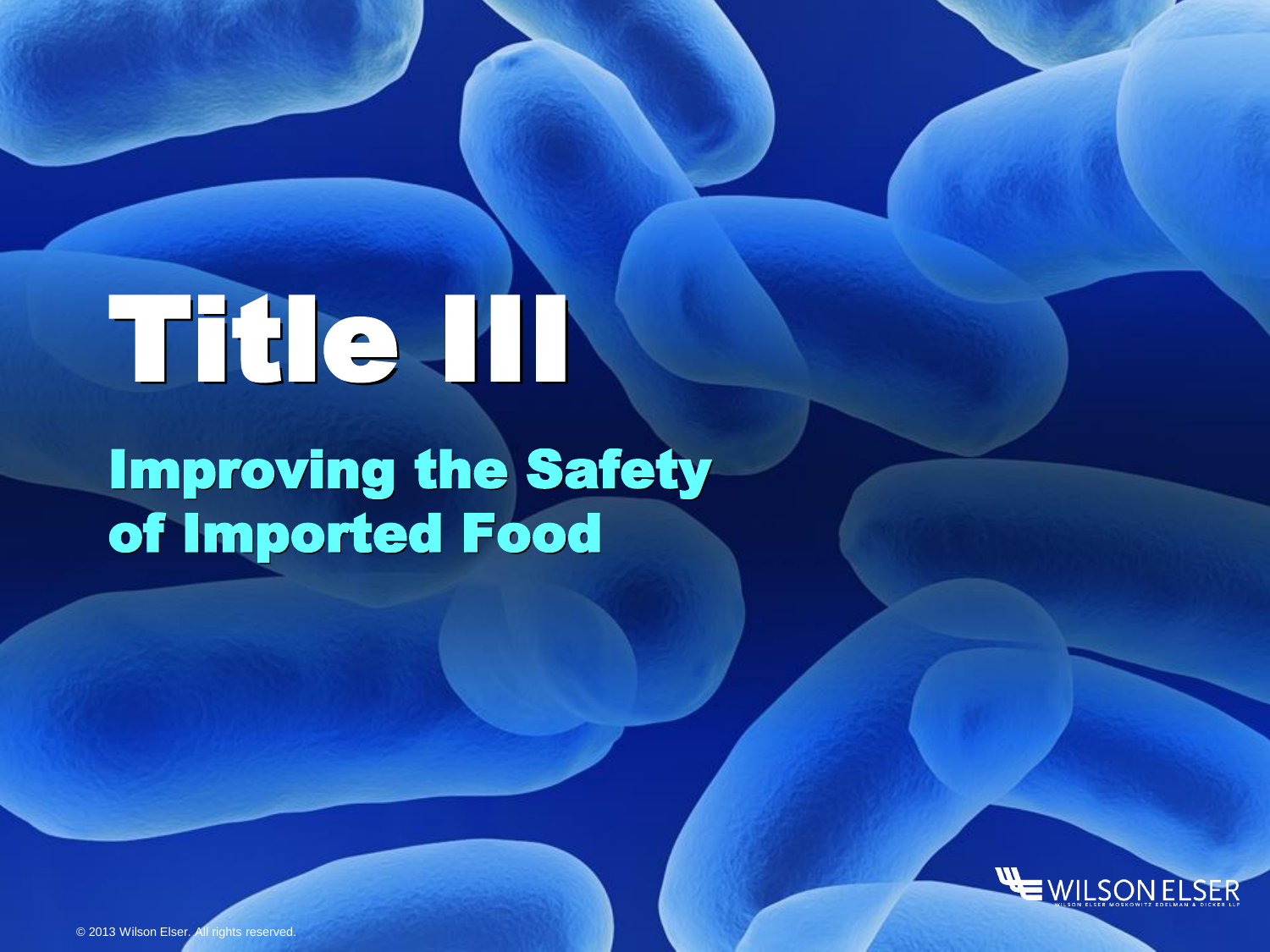### **Section 302. Voluntary Qualified Importer Program**

No later than 18 months after the Act's enactment, the FDA will establish a program:

- 1. to provide for expedited review and importation of food by importers that have voluntarily agreed to participate in such program
- 2. to create a process for the issuance of a facility certification to accompany food for importation by importers who voluntarily agree to participate in such program

Voluntary Participation:

An importer may request the FDA to provide for an expedited review and importation of designated foods in accordance with the program.

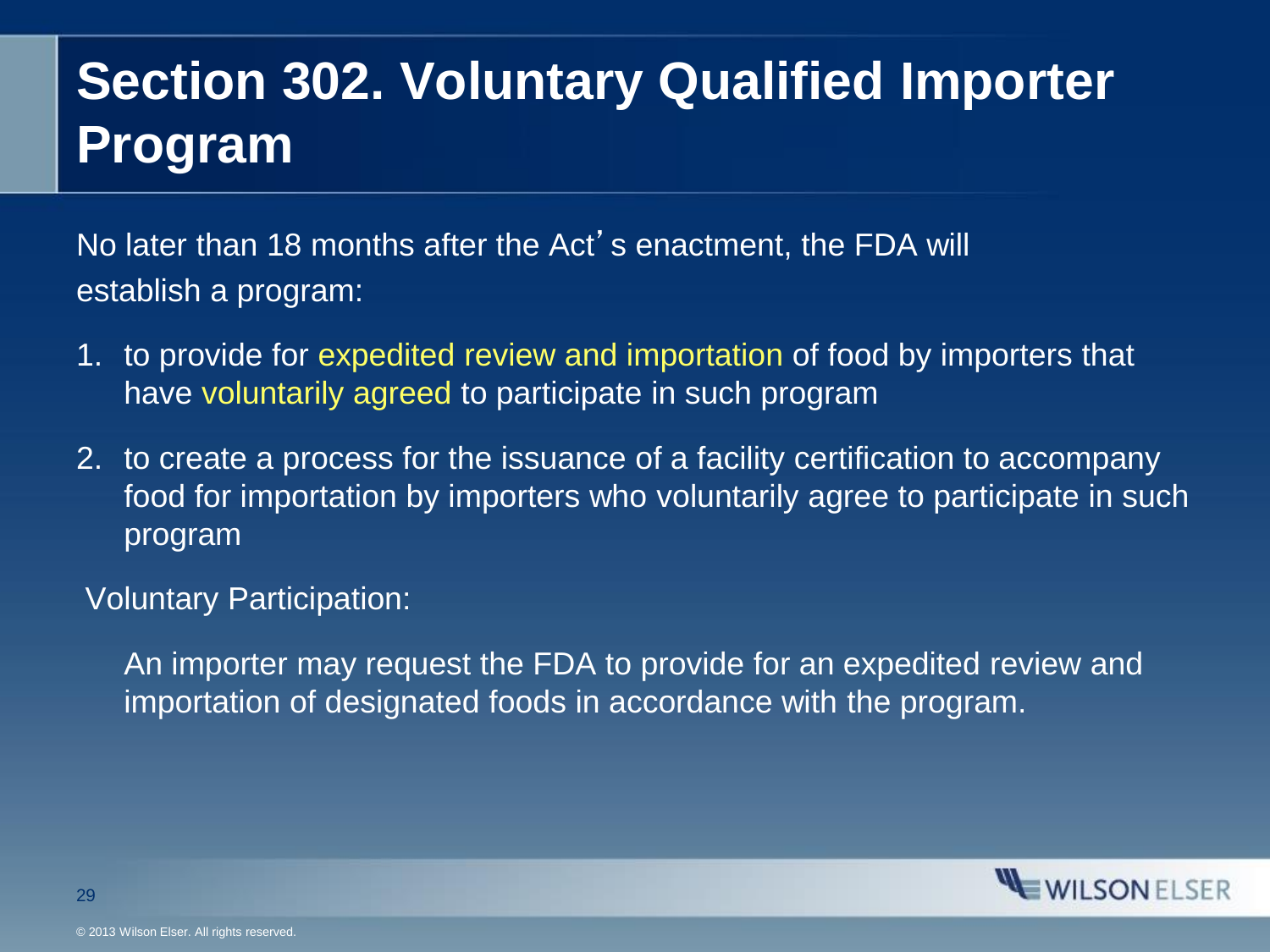#### **Section 306. Inspection of Foreign Food Facilities**

The FDA may enter into arrangements or agreements with foreign governments to facilitate the inspection of foreign facilities.

Effect of Inability to Inspect:

Food shall be refused admission into the U.S. from a foreign factory, warehouse or other establishment of which the owner, operator or government refuses to permit entry of U.S. inspectors, upon request, to inspect such facility.

Admission must be provided within 24-hour period after request is submitted.

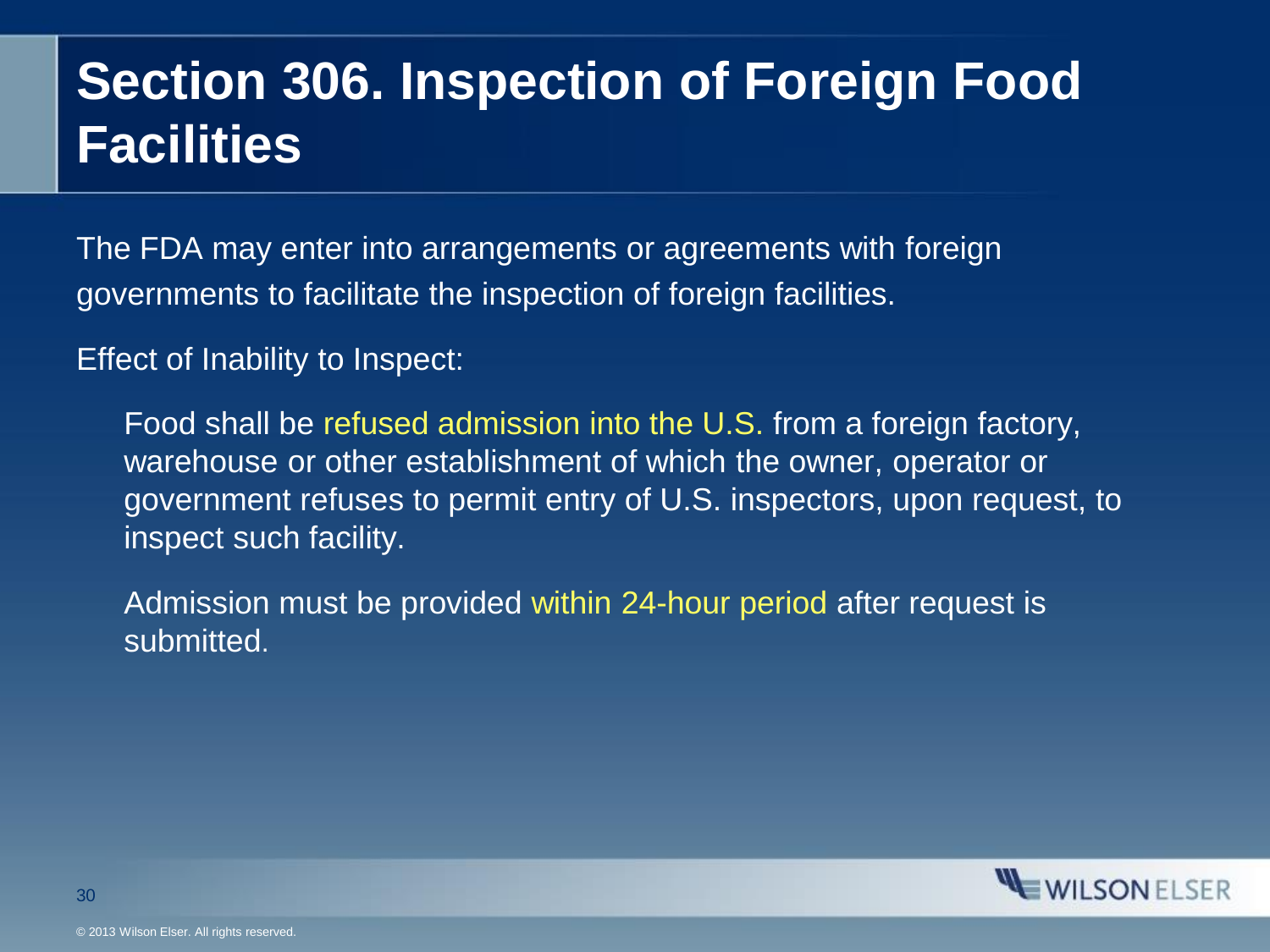#### **Traditional Insurance Portfolio Fails To Protect**



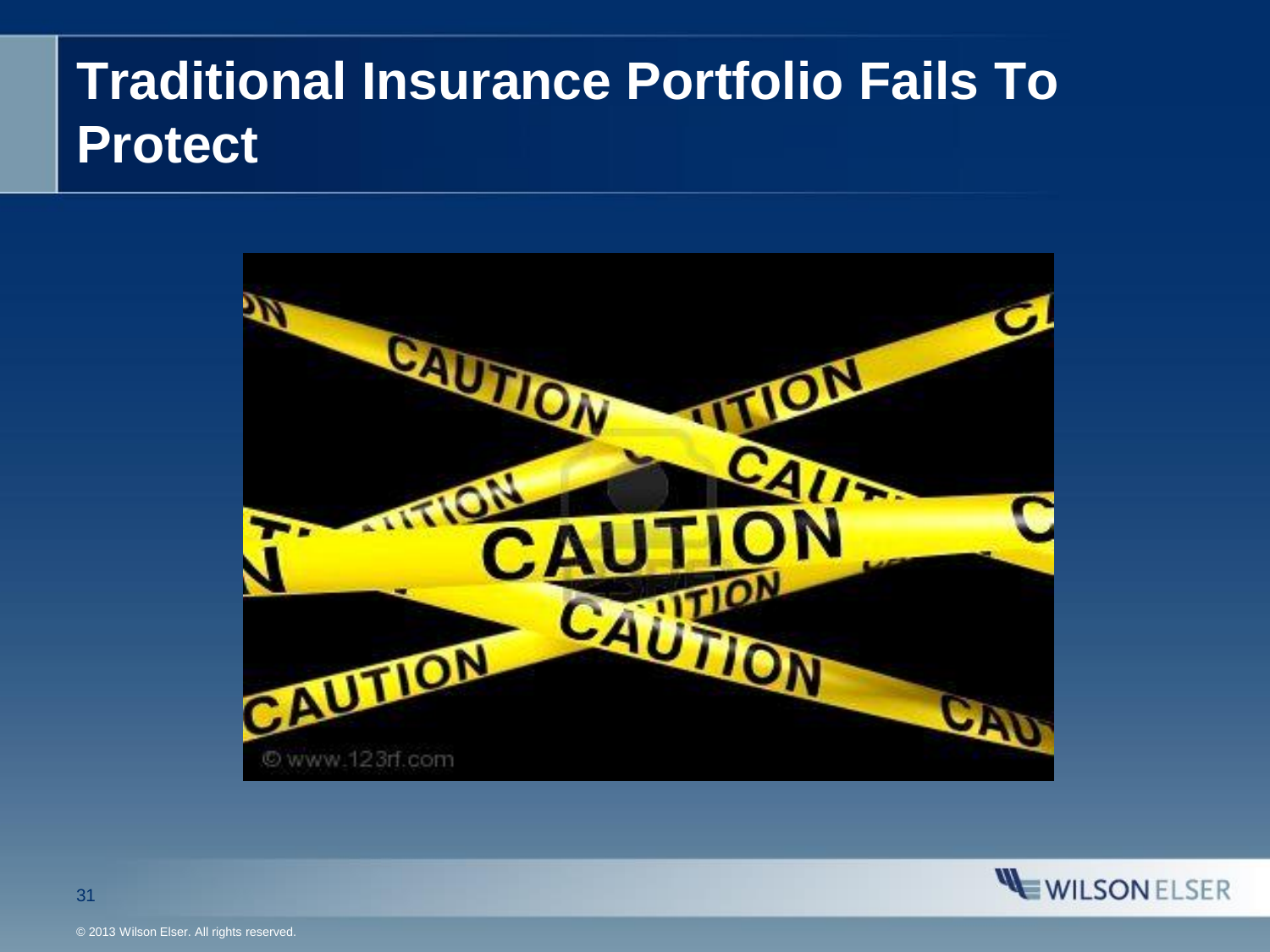### **Significant First-Party Coverage Issues**

- Direct Physical Loss
	- Technical Violations of FDA **Regulations**
	- 2003 Mad Cow Disease Claim
	- No Contamination Established
- Exclusions
	- Contamination
	- Government Action
	- Faulty Workmanship
	- Pollution
	- Delay, Loss of Use, Loss of **Market**
	- Stock Processing
	- Product Recall
- Business Interruption Insurance
	- Business Income
	- Extra Expense
	- Period of Restoration
	- Loss Determination
	- Market Loss

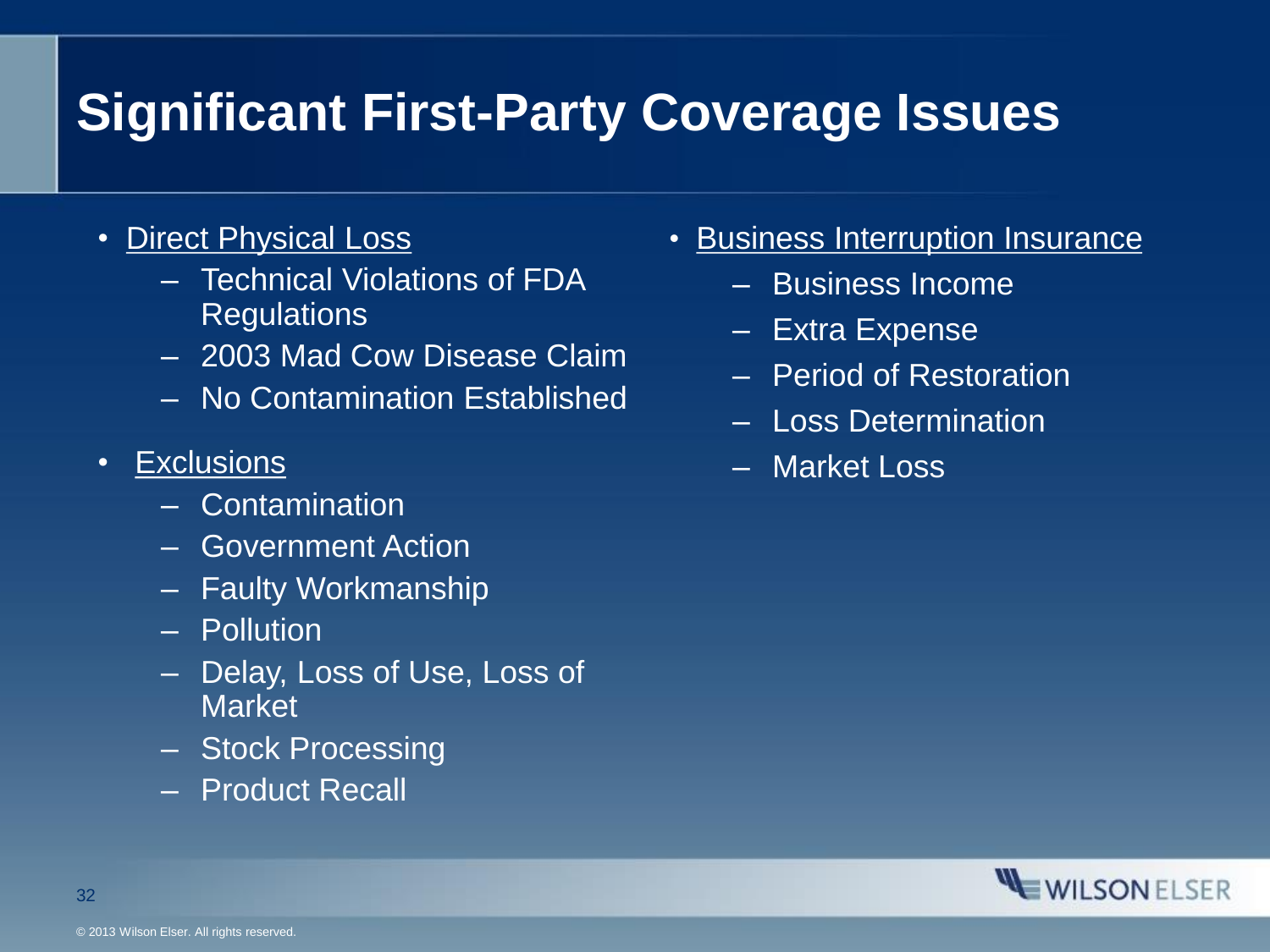## **Significant Third-Party Coverage Issues**

- Property Damage
	- Economic Loss
	- Product Incorporation
	- Loss of Use
- Number of Occurrences
	- ‒ Cause v. Effect
- Bodily Injury
	- ‒ Fear of Injury Claims
	- ‒ Medical Monitoring Claims
- Personal and Advertising Injury **Liability**
- Vendors Endorsements
- Additional Insureds
- Exclusions
	- ‒ Pollution
		- Inorganic v. Organic
	- Business Risk
		- Damage to "Your Product"
		- Impaired Property
	- Sistership
		- Who Ordered Recall
		- Scope of Recall
		- Product Actually Failed
	- Recall of Products, Work or Impaired Property

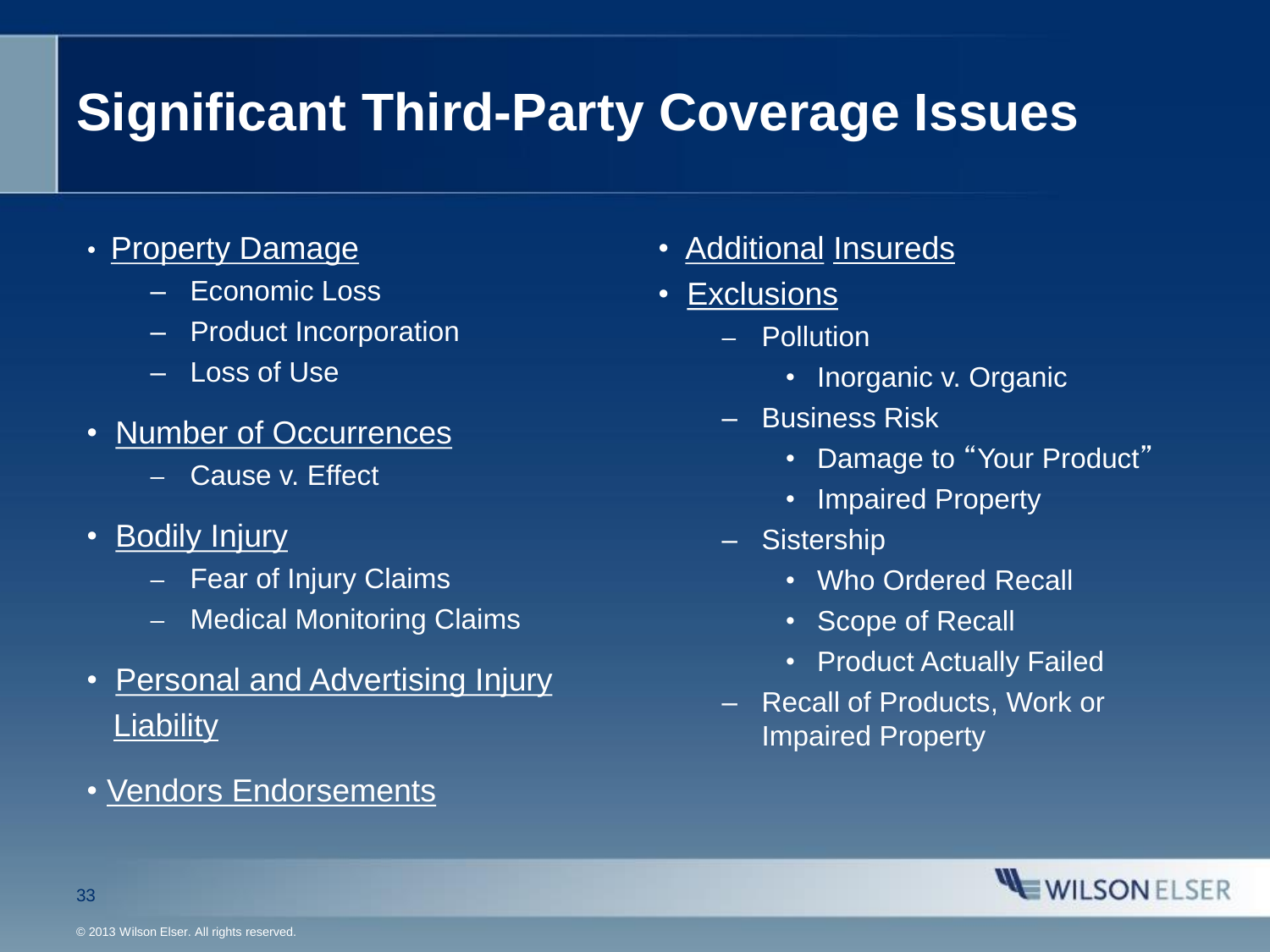#### **Product Contamination Specialty Policies**

- Includes Pre and Post-Crisis Management Consultants entitlements.
- Insured Event means any Accidental Contamination, Governmental Recall, Malicious Product Tampering or Insured Products Extortion.
- Loss under this Policy includes only the following reasonable and necessary expenses or costs listed below that are incurred by the Insured directly or solely in connection with a covered Insured Event and subject to the Limits of Liability stated on the Declaration Page:
	- Crisis Consultant Costs
	- Pre-incident Consultant Costs
	- Business Interruption Expense
	- Destruction Costs
	- Insured Product Extortion Costs
	- Pre-Recall Expenses
	- Recall Costs
	- Redistribution Costs
	- Rehabilitation Expenses
	- Replacement Costs

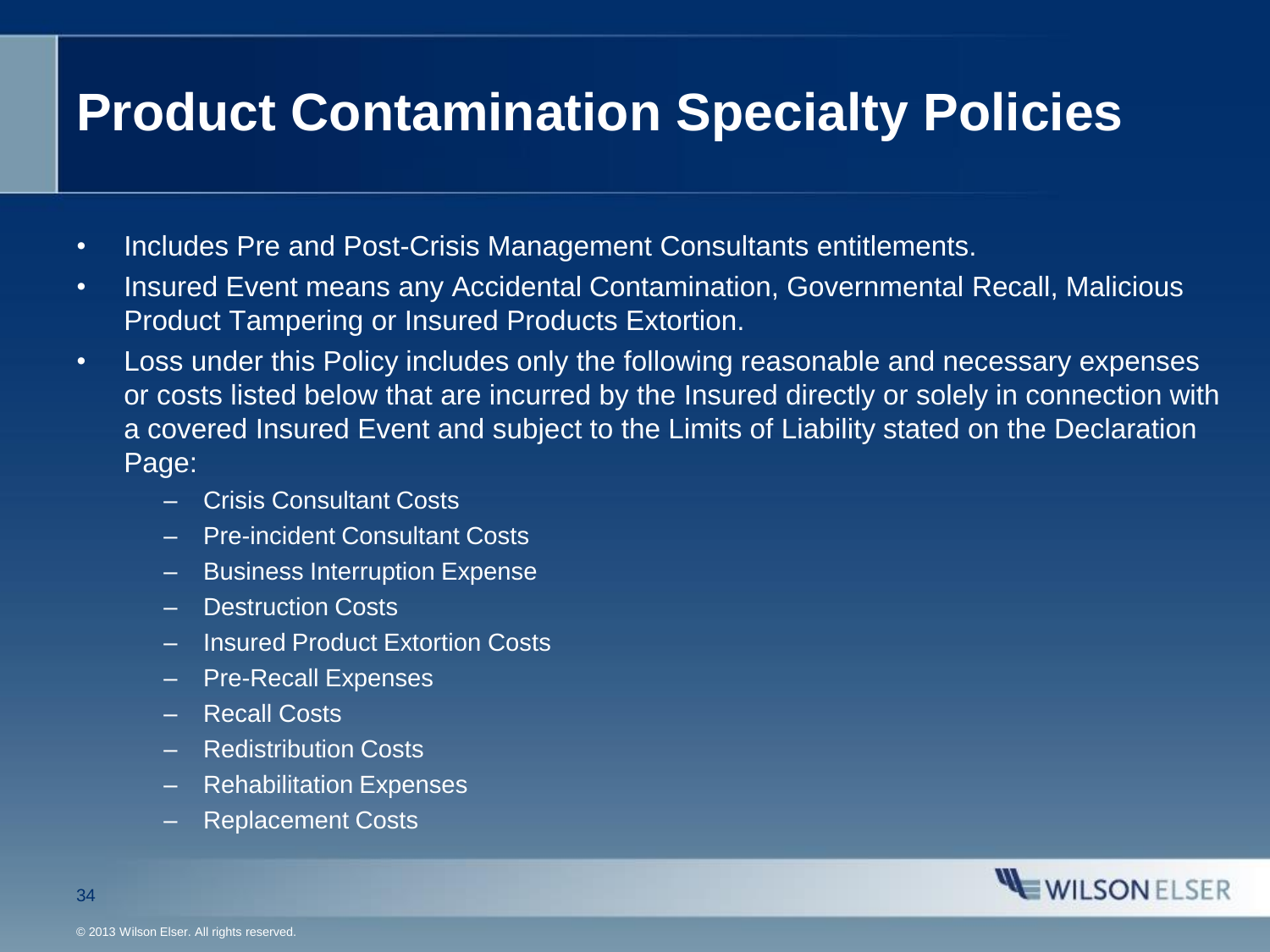#### **The Cost Of An Incomplete Portfolio**

## What are the average costs of a recall?

\$\_\_\_\_\_\_\_\_\_\_\_\_\_\_\_\_\_\_\_\_\_\_\_\_\_\_\_\_\_

Can you afford this amount without proper protection?